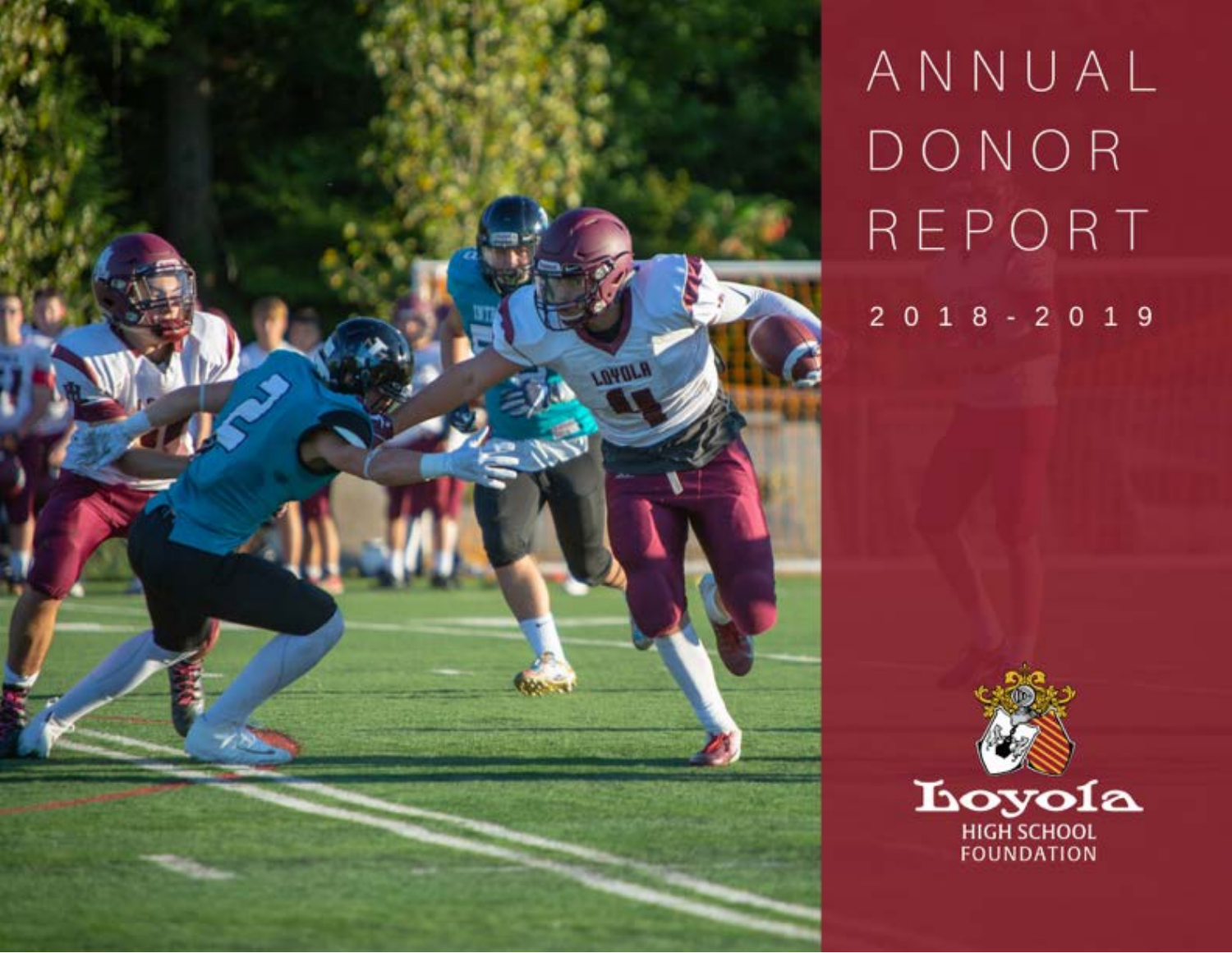

# LOYOLA HIGH SCHOOL FOUNDATION AND REPORT 2018-2019

# **Table of Contents**

| <b>Financial Overview</b>                                                                                                                                                                                                        | <u>3</u>               |
|----------------------------------------------------------------------------------------------------------------------------------------------------------------------------------------------------------------------------------|------------------------|
| Loyola by the Numbers                                                                                                                                                                                                            | . 4                    |
| <b>Legacy Giving</b><br>Fr. Eric Maclean S.J. Legacy Society                                                                                                                                                                     | $\ldots$ 5             |
| <b>Centurion Club</b>                                                                                                                                                                                                            | $\ldots 6$             |
| <b>Leadership Giving</b>                                                                                                                                                                                                         | 7                      |
| <b>Bursary Endowments</b><br>Adopt-A-Student Program                                                                                                                                                                             | 8                      |
| <b>Giving by Level</b><br>Builders' Guild (\$100,000+)<br>Founders' Society (\$50,000-\$99,999)<br>Men-for-Others Society (\$25,000-\$49,999)<br>President's Circle (\$10,000-\$24,999)<br>Ignatian Fraternity (\$5,000-\$9,999) | . 9                    |
| Loyola Fellowship (\$2,500-\$4,999)<br>Magis Society (\$1,000-\$2,499)                                                                                                                                                           | $\dots$ 10             |
| Warriors' League (\$500-\$999)                                                                                                                                                                                                   | $\overline{\ldots}$ 12 |
| Maroon & White Club (\$250-\$499)                                                                                                                                                                                                | $\dots$ 13             |
| 1896 Club (\$100-\$249)                                                                                                                                                                                                          | $\dots$ 16             |
| Kairos Circle (\$1-\$99)                                                                                                                                                                                                         | 19                     |
| The Loyola Community at Work                                                                                                                                                                                                     | $\overline{\ldots 21}$ |

Every effort has been made to ensure the accuracy of the information contained in this report. If you find an error or omission, please contact Maria Carneiro in the Development Office at 514-486-1101 x224 or [carneirom@loyola.ca](mailto:carneirom@loyola.ca)



# **2018-2019 Loyola High School Foundation Board of Directors**

Gregory Doyle, Chairman Dario Mazzarello, Vice-Chairman Edmund Piro '99, Treasurer Angelo Noce '84, Secretary Marc Babinski '76, Past Chairman Josephine Battista Randy Burns '86 Michael Cross Paul Donovan '82 Patrick Dubee '64 Michael Lee '82 Tammy Mio Thomas Park '95 Sam Ramadori '90 David Valela '91

# **U.S. Friends of Loyola Foundation Board of Directors**

Terry Fairholm '72, Chairman Robert Beriault '69 David Bossy '71 Sean Doyle '83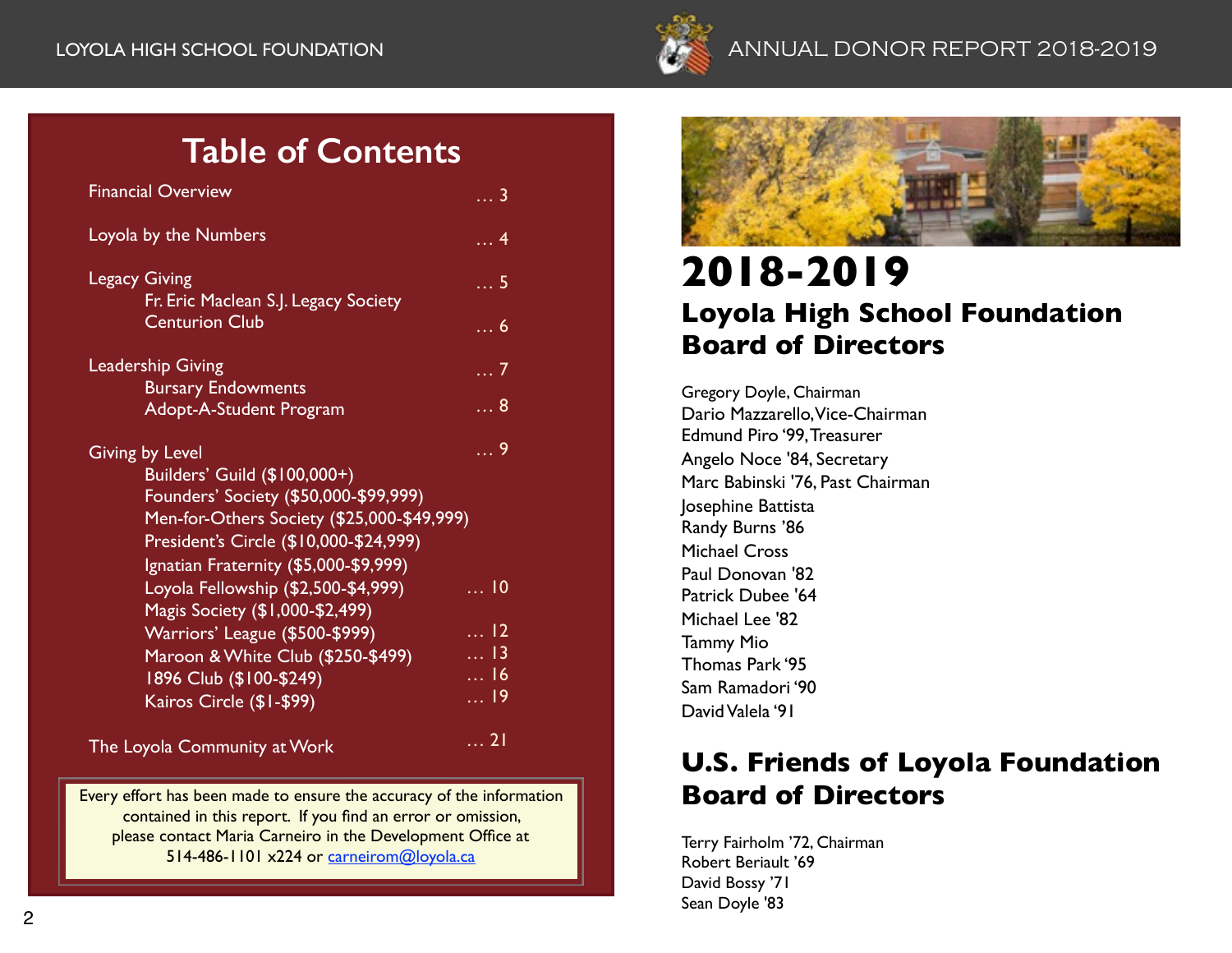

# Financial Overview July 1, 2018 - June 30, 2019

# TOTAL DONATIONS: \$1,397,607 TOTAL DISBURSEMENTS: \$1,012,730 TOTAL ASSETS: \$12,432,000

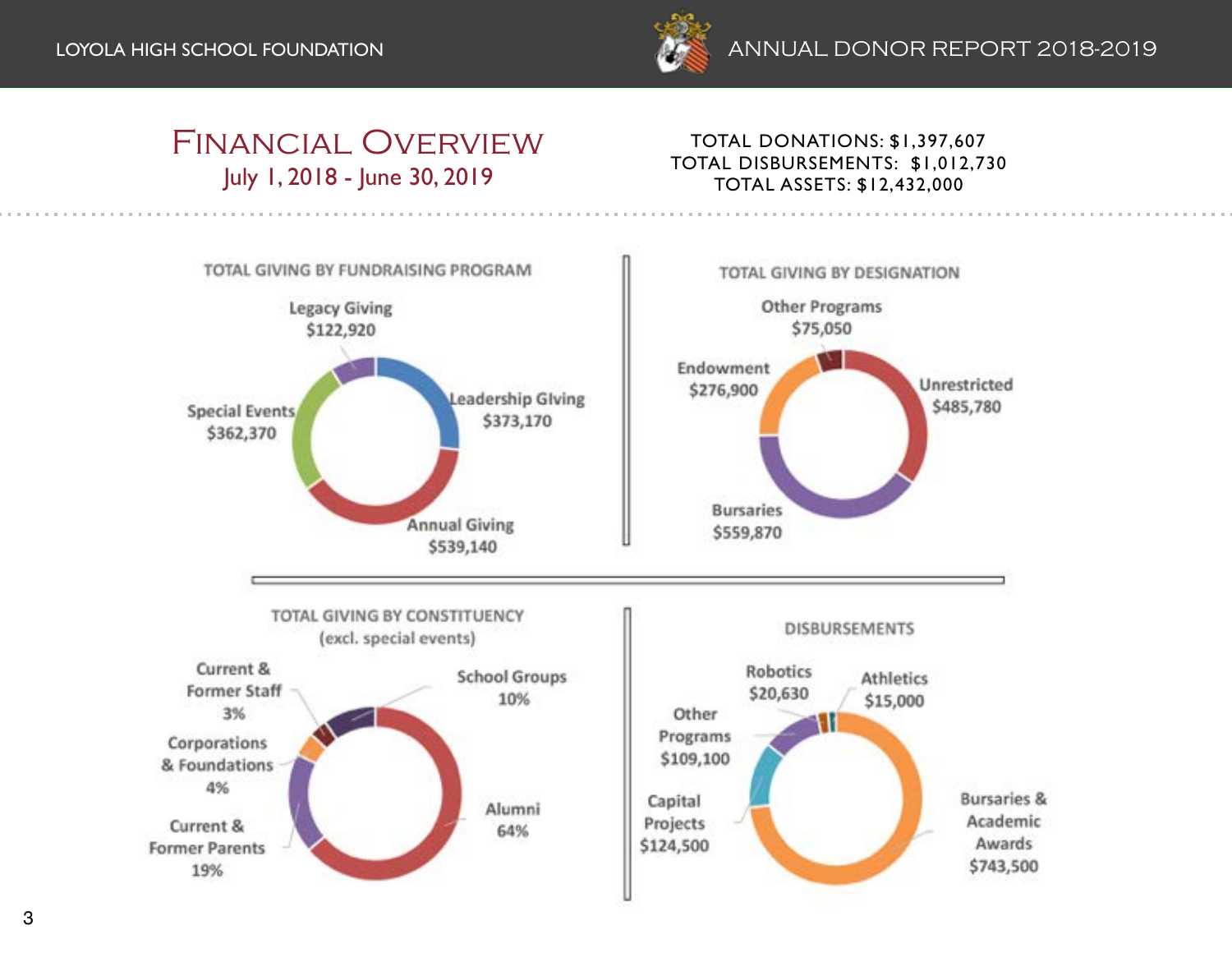

# LOYOLA BY THE NUMBERS

| <b>FINANCIAL AID AT LOYOLA</b><br>(5-Year Comparative) |                                      |                                  |                                       |                                      |
|--------------------------------------------------------|--------------------------------------|----------------------------------|---------------------------------------|--------------------------------------|
| <b>Academic</b><br>Year                                | <b>Average</b><br><b>School Fees</b> | <b>Average</b><br><b>Bursary</b> | <b>Number of</b><br><b>Recipients</b> | <b>Total</b><br><b>Financial Aid</b> |
| 2014-15                                                | \$8,200                              | \$5,800                          | 117                                   | \$675,600                            |
| 2015-16                                                | \$8,300                              | \$5,800                          | 118                                   | \$679,400                            |
| 2016-17                                                | \$8,700                              | \$6,000                          | 121                                   | \$725,700                            |
| 2017-18                                                | \$8,950                              | \$5,900                          | 121                                   | \$714,000                            |
| 2018-19                                                | \$9,500                              | \$6,000                          | 121                                   | \$722,500                            |
| <b>5-YEAR TOTAL:</b>                                   |                                      |                                  | 598                                   | \$3,517,200                          |

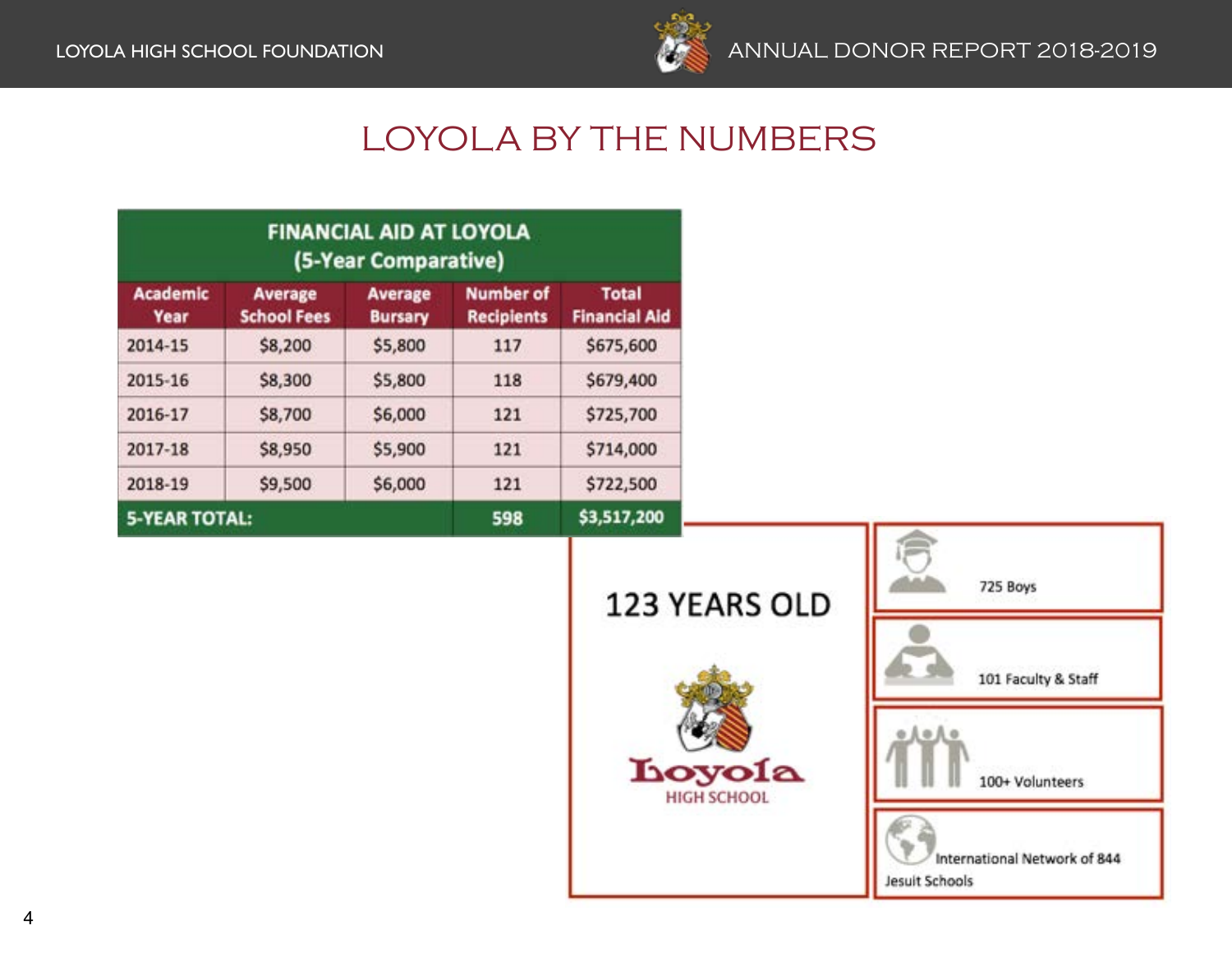

This annual report honors the 903 alumni, parents, staff and friends who donated \$1,397,607 to the Loyola High School Foundation and the U.S. Friends of Loyola Foundation between July 1, 2018 and June 30, 2019. Their generosity and dedication continue to further Loyola's mission of forming young men of *competence, commitment, conscience and compassion*.

# LEGACY GIVING

# **FR. ERIC MACLEAN S.J. LEGACY SOCIETY**

This legacy society – named in honour of Fr. Eric Maclean S.J., a former President, Principal and Chaplain of Loyola – recognizes living and deceased (†) benefactors who have included Loyola in their estate plans with a bequest or a life insurance policy.



Anonymous Roger Abbott '63 † Walter Ausserleitner † Harvey F. Bailey '66 Kevin Batty '89 † Lawrence Bessner † Frieda Bodensieck † Clemence & Harold Boutilier †

David J. Boyd '71 Robert J. Brodrick '39 † Michael Bronstetter '66 Glen F. Brown '79 Clemens J. Bucher '29 † Robin Burns John Carley '42 † Louis Colvey '63 W. Michael Corcoran '69 † John Corker '64 Sandra Dalziel Lorraine Fitzgerald † & Milt Dodds Patrick Donvito '63 Sean C. Doyle '83 Patrick Dubee '64 David B. Fortier '59 David E. Gourlay '54 † Robert Govan '58 † Paul Haddow '66 Kevin Healy '63 Ronald J. Hébert '56 Stephen Hendrie '78 David D. Humes '66 George P. Khouri † Robert L. Leclerc '61 Carmen & Gary Leduc George F. Lengvari '59 John Liston † David A. Little '86 Gerard Macdonald '61 Lillian & Kenneth Maclean † Gavin McCaffrey '88 Richard McCoy '60 Gerry "Sam" McGee '47 John C. McGee '43 Robert McGovern '61 Donald McNaughton '45 † David C. McPhillips '63 Robert L. O'Donnell '53 James J. O'Shaughnessy '46 James Pearson '49 Thomas R.Pirelli '65 Richard J. Renaud '63 Thomas W. Rogers Albert Rolland '34 † Gary W. Ryan '74 Paul Simao '83 Moira A. Snow † Brigitte & Donat Taddeo '63 Paul H. Vanasse '56 † Nancy & Terry White Donn K. Wilson '51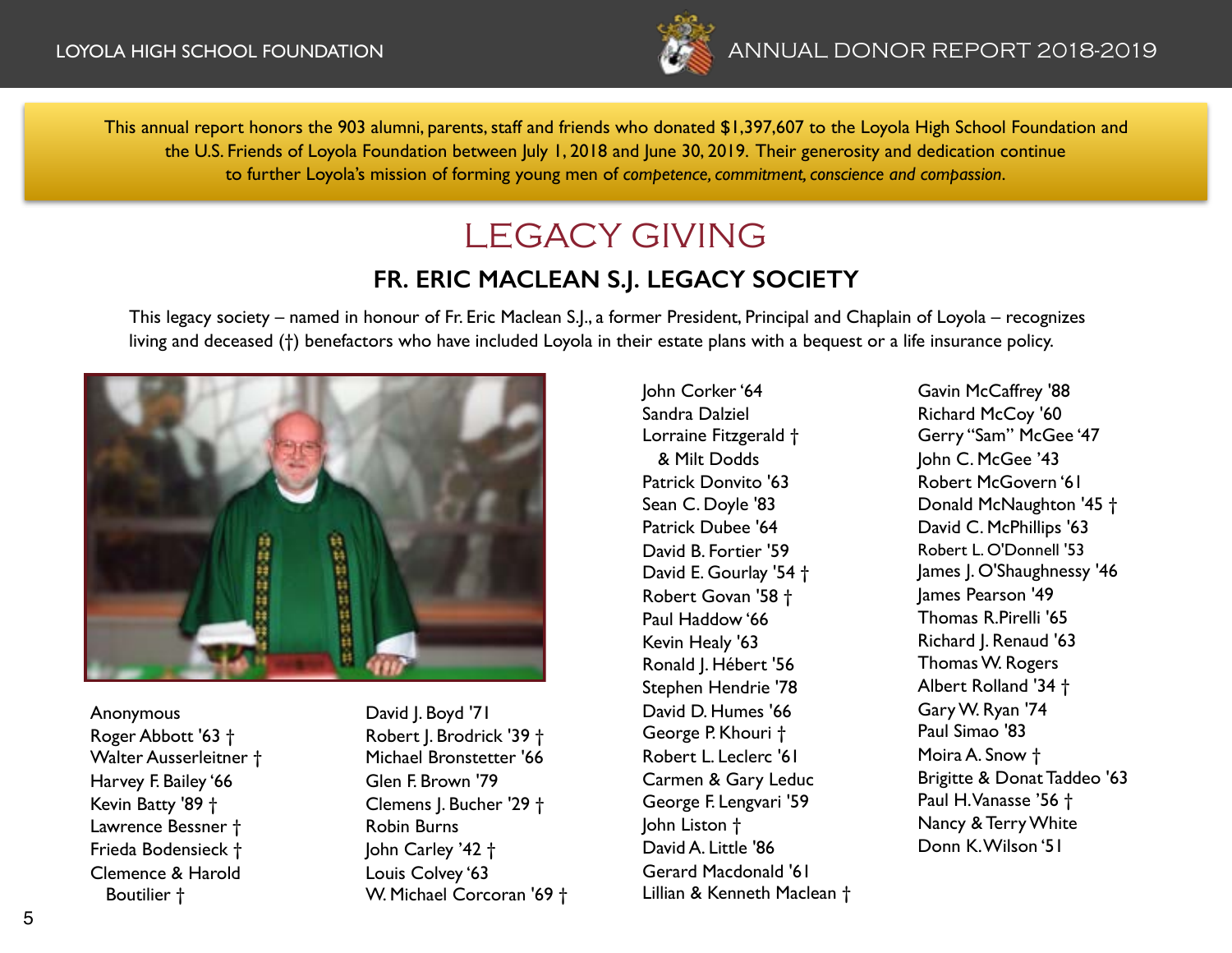

# CENTURION CLUB

By purchasing a life insurance policy of \$100,000 or more, donors to the Centurion Club recognize the importance of building a strong bursary program for the future.

> Kevin Batty '89 † David J. Boyd '71 Glen F. Brown '79 Robin Burns Patrick Donvito '63 Patrick Dubee '64 David D. Humes '66 George F. Lengvari '59 Richard J. Renaud '63 Gary W. Ryan '74

To learn more about making a legacy gift to Loyola, contact Patrick Dubee '64, Director of Development, at 514-486-1101 x258 or [dubeep@loyola.ca](mailto:dubeep@loyola.ca).

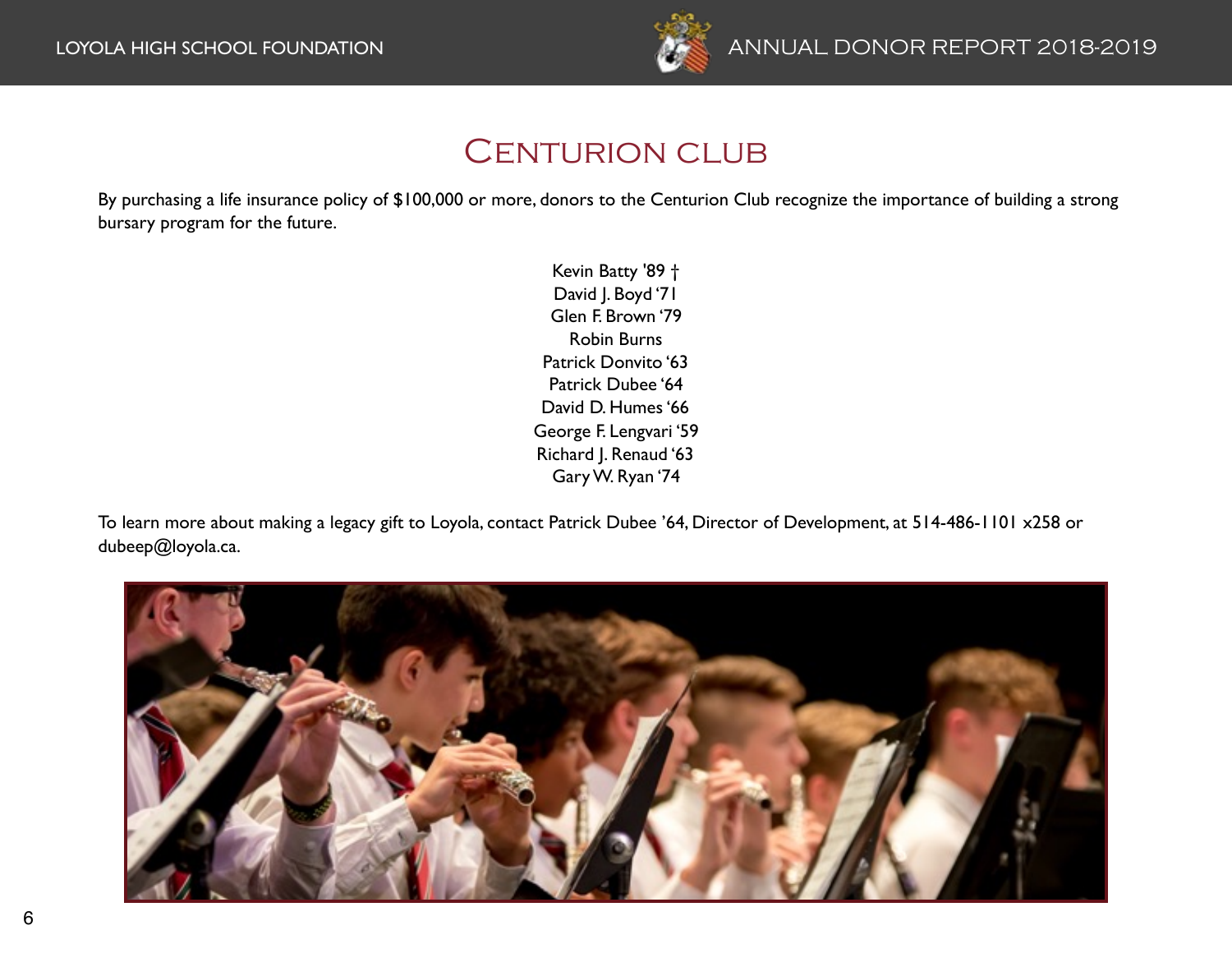

# Leadership Giving

By establishing a bursary endowment, these donors have made a significant investment to ensure Loyola's ability to provide financial assistance to students in need well into the future.

# **Full Bursary Endowments (\$100,000+)**

Barakett Family \* Beacon Securities \* *(In honour of W. Lonsdale & Evelyn Stanford Holland)* Robert H. Beriault '69 \* *(In memory of Ed & Rita Beriault)* Broccolini Family Rosemary Tabisz Cochrane Hélène & Paul Desmarais Jr. \* In memory of Peter Ferguson '88 Loyola Alumni Association \* Loyola College Foundation \* Staff Captain Dennis L. Macdonald & Mary Marguerite Macdonald (Trainor), by their son Gerard '61 In memory of Eric Maclean S.J. '60 \* Mothers-for-Others Roasters Foundation In memory of Lorne White '93 \* Andrew '63 & Marysia Zaleski

*\* multiple endowments*

### **Partial Bursary Endowments (\$50,000+)**

Terry Fairholm '72 *(In honour of Ron & June Fairholm)* Daniel Fournier '71 *(In honour of Lorraine Fournier)* John Hlibchuk '86 *(In memory of Rita Riendeau Hlibchuk)* Richard Lafave '72 Loyola Mothers' Guild Loyola Student Body In memory of Edward R. Meagher '41 Henry '49 & Frank '62 Mizgala *(In memory of Louis & Mary Mizgala)* Montreal St. Patrick's Foundation *(In memory of John Nolan)* Mr. Anil Pereira '80 *(In honour of Derrick & Lytta Pereira)* Ms. Terry McGuire & Dr. Michael Thomassin *(In memory of Georges Henri Thomassin & Noreen Margaret Higgerty)* Ms. Terry McGuire & Dr. Michael Thomassin *(In memory of John Patrick and Germaine McGuire)* Mr. Thomas Tutsch '67 *(In memory of George & Valerie Tutsch)* Dr. Kevin '93 and Christina Zorn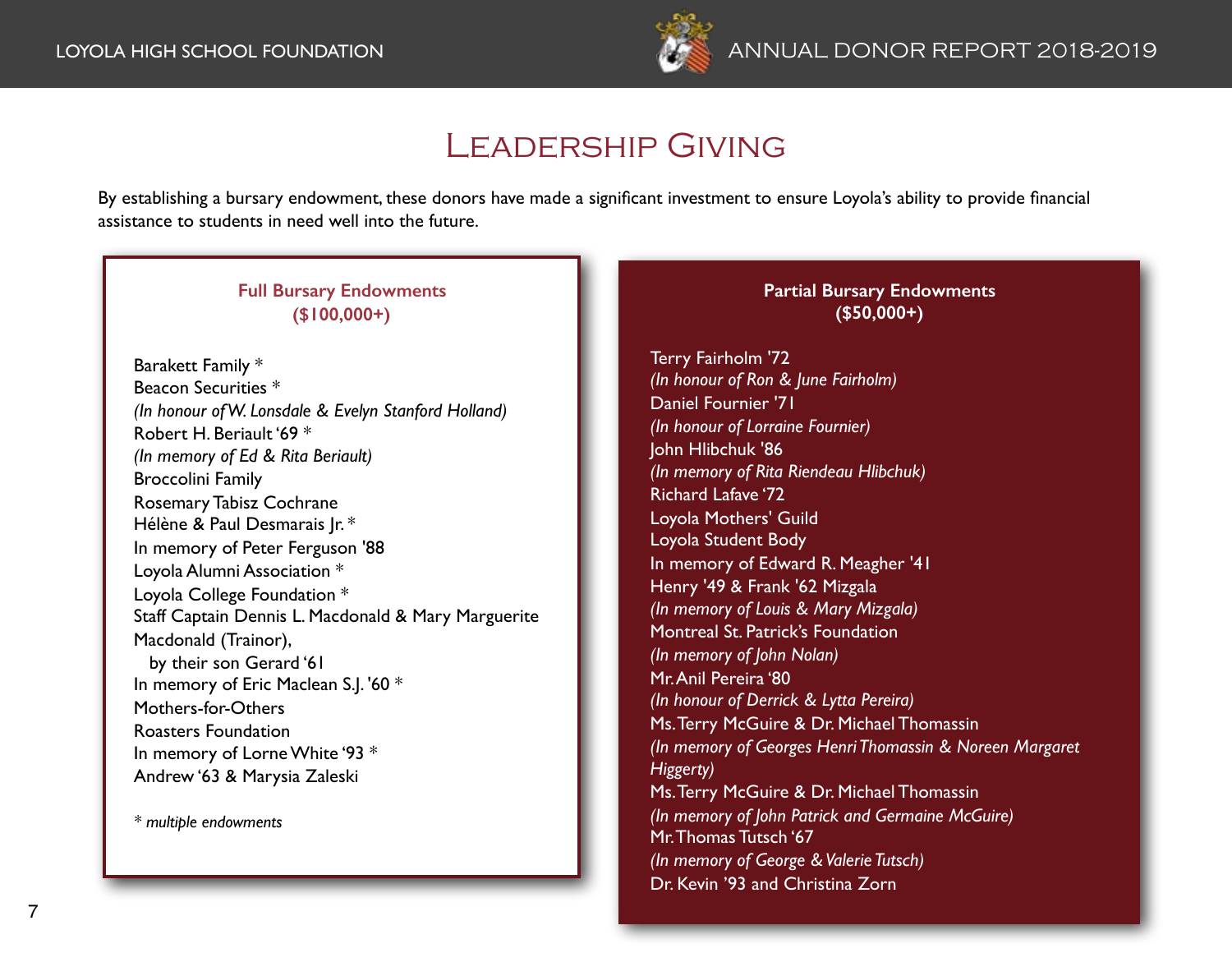

# Leadership Giving

**Class Bursary Endowments (\$125,000+)** 

Class of 1949 Class of 1961 *(in honour of Robert F. Shaughnessy)* Class of 1961 Class of 1963 Class of 1965 Class of 2000 *(in memory of Andrew Armeni)*



## **Adopt-a-Student Program**

These benefactors have provided the gift of a Loyola education to students in need by funding their tuition fees annually.

> Anonymous Mr. Richard Lunny '72 Mr. Doug O'Mara '68 Mr. Marco Ottoni '87 Mr. Thomas R. Pirelli '65 \* Dr. Luc Prevost '81 Mr. Ronald Vincelli '58

> > *\* multiple "adoptions"*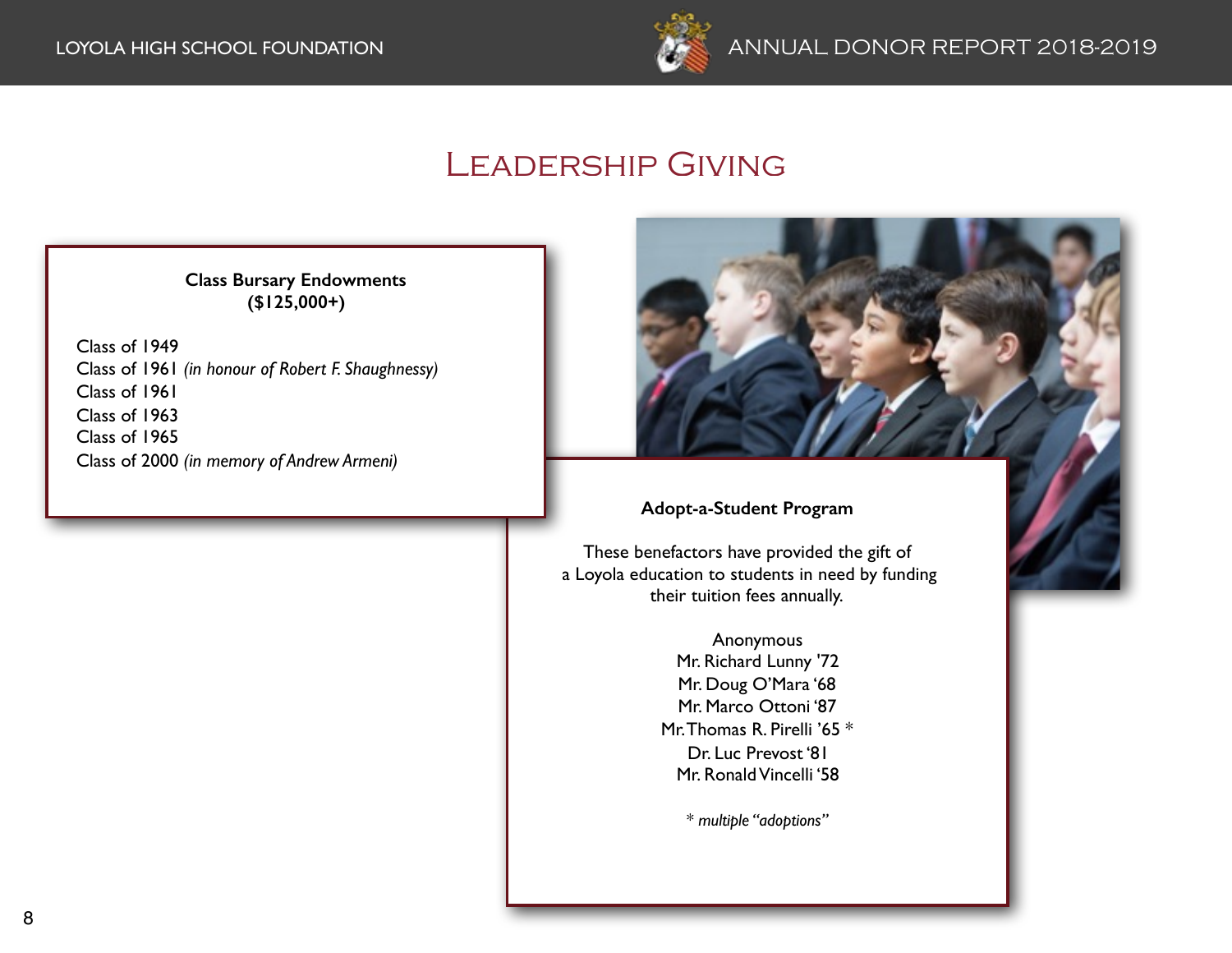

# Giving by Level

# **Builders' Guild**

(honouring donors who made gifts of \$100,000+)

Mr. Robert Harvey Beriault '69, *in memory of Ed & Rita Beriault*

# **Founders' Society**

(honouring donors who made gifts totalling \$50,000 to \$99,999)

Mr. Cameron Fortin '00, *in memory of Andrew Armeni '00*

# **Men-For-Others Society**

(honouring donors who made gifts totalling \$25,000 to \$49,999)

Anonymous (2) Mr. John Carley '42 † Loyola Mothers' Guild Mr. Thomas R. Pirelli '65 Mr. Paul H. Vanasse '56 †

# **President's Circle**

(honouring donors who made gifts totalling \$10,000 to \$24,999)

Mr. Mark Beaudet '84 Broccolini Family Rosemary & Robert Cochrane Ed Meagher Sports Tournament Mr. Daniel Fournier '71, *in honour of Lorraine Fournier*

Mr. Gordon Lackenbauer '61 Mr. George F. Lengvari '59 Loyola Alumni Association Loyola Parents' Association Loyola Student Body Mr. Gerard Macdonald '61, *in memory of Staff Captain Dennis L. Macdonald & Mary Marguerite Macdonald (Trainor)* Mr. Richard Monette '61 † Montreal St. Patrick's Foundation Mr. leffrey Orr '75 Dr. James D. Sullivan '54 & Family Ms. Terry McGuire & Dr. Michael Thomassin, *in memory of John Patrick and Germaine McGuire*

# **Ignatian Fraternity**

(honouring donors who made gifts totalling \$5,000 to \$9,999)

Anonymous (1) Noubar '78 and Anna Afeyan Barbara & Marc '76 Babinski Mr. John Hlibchuk '86, *in memory of Rita Riendeau Hlibchuk* Ms. Sara Iatauro Mr. Richard Lunny '72 Dr. John McCallum '61 Mr. Marco Ottoni '87



Juvenile Football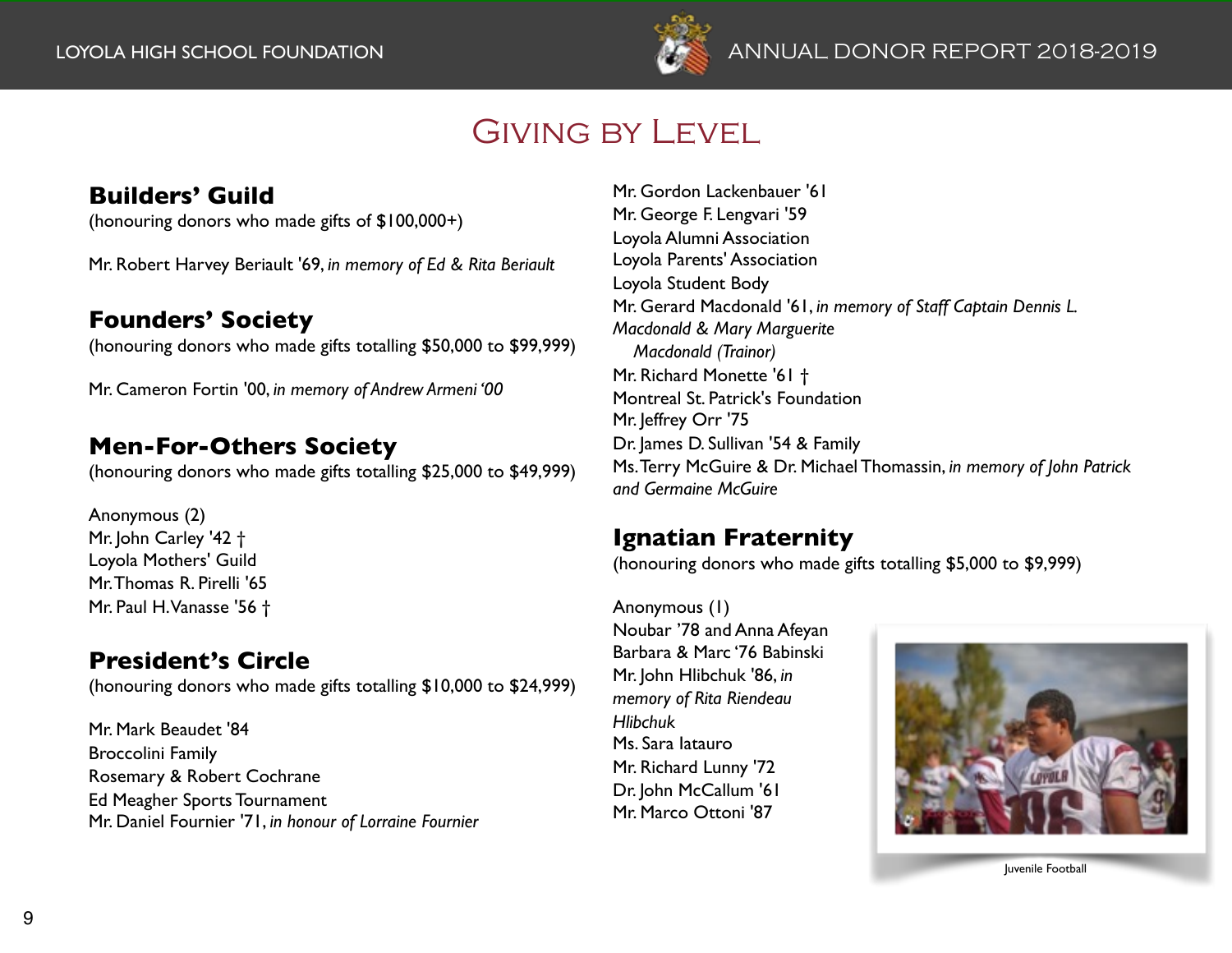

# LOYOLA HIGH SCHOOL FOUNDATION **ANNUAL DONOR REPORT 2014-2015** LOYOLA HIGH SCHOOL FOUNDATION ANNUAL DONOR REPORT 2018-2019

# **Ignatian Fraternity (cont'd)**

(honouring donors who made gifts totalling \$5,000 to \$9,999)

Mr. Bobby Piazza Ms. Darla Orchard & Dr. Luc Prevost '81 PWL Capital Mr. Ronald Vincelli '58 Mr. Darryl White '88, *in memory of Lorne White '93* Christina & Kevin '93 Zorn

**Loyola Fellowship** (honouring donors who made gifts totalling \$2,500 to \$4,999)

Anonymous (2) Ms. Antoinette Gambino & Mr. Genio Cirillo Mr. James L. Di Giacomo '75 Mrs. Mina Drimaropoulos Mr. Paul Fahey '70 Ms. Anna Krista Davidson & Mr. Shelby Hacala Laberge services alimentaires inc. Ms. Marina Martelli & Mr. Dario Mazzarello Mr. George McGinn '60 Mr. Michael McGlynn '75 Ms. Nathalie Pilon & Mr. Alain Neemeh '84 Mr. Douglas O'Mara '68 Mr. Victor Pappalardo '61 Hon. Michael Phelan '64 Mr. Gary W. Ryan '74 Vitesse Transport Corporation Mr. Patrick Wallace '89

**Magis Society**

(honouring donors who made gifts totalling \$1,000 to \$2,499)

Anonymous Ms. Nancy Anissimoff, CPA, CA & Mtre Gerry Apostolatos Mr. Philippe Arrata '91 Ms. Sandra Castaneda & Dr. Jean-Pierre Ayoub '82 Mr. Harvey F. Bailey '66 Mr. Richard J. Balfour '66 Ms. Bridget Fetterly & Mr. Paolo Bassi Rev. John Baxter '52 Mr. Gerald Beauregard '81 Ms. Kim Cole & Mr. Jonathan Blanshay Mr. Christopher Bolger '74 Mr. Stephen Boutilier '73 Mr. Terence Brennan The Derick Brenninkmeyer Charitable Foundation Mr. Michael Bronstetter '66 Mr. Thomas Burke '80 Mr. Joseph Caporicci '71 Ms. Maria Carneiro Mr. Lawrence D. Carroll '63 Dr. Anthony Ciarallo '97 Mr. James E. Cochrane '82 Ms. Joanne Doucet & Dr. Andre Constantin, *in memory of Renaud Constantin '10* Mr. Brian Corbett '64 Mr. Paul Czetwertynski '95 Mr. Noel da Silva '61



Dominican Republic Experience Week 2019

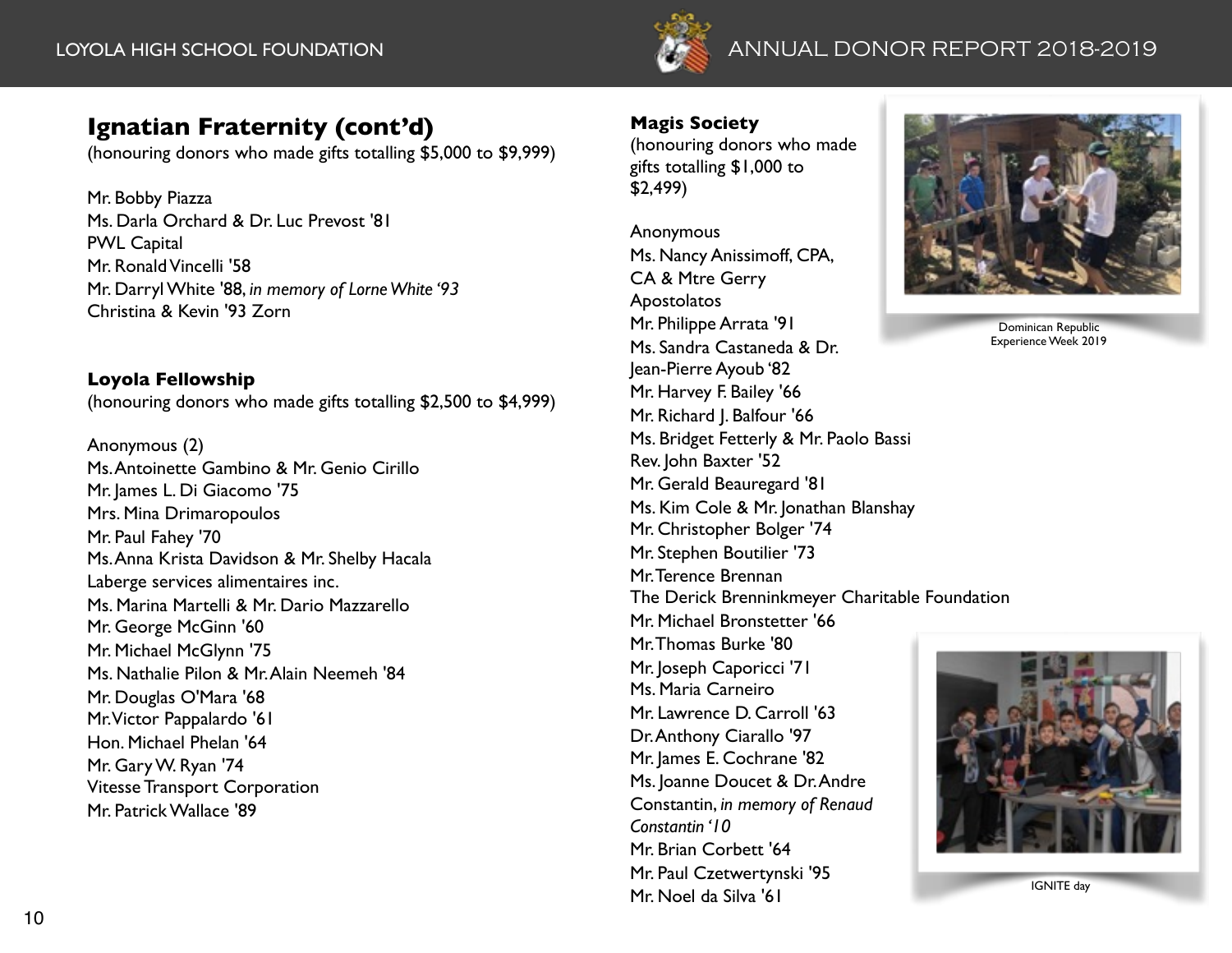# **Magis Society (cont'd)**

(honouring donors who made gifts totalling \$1,000 to \$2,499)

Mr. Mario D'Avirro '93 Ms. Lisette Laberge & Mr. Sylvain Deslauriers Mr. Paul Donovan '82 Ms. Lara Krivokucha & Mr. Greg Doyle Mr. Patrick Dubee '64 Mr. Gerald Dunnigan '49 Mr. & Mrs. Paul W. Ferguson, *in memory of Carmela Ferrara Wilson* Fidelity Investments Canada Ltd Dr. Garry F. Fitzpatrick '57 Mr. Andrew Foley '80 Ms. Theresa Gilmour Groupe Montoni Division Construction Inc. Mr. Derrick Gut '00, *in memory of Andrew Armeni '00* Mr. William Gutelius '49 Mr. Kevin Healy '63 Mr. Michael Heuff '03 Mr. & Mrs. Russell Hiscock Mr. William Kennedy '43 Mr. William K. Kovalchuk '78 Mr. George Lackenbauer '62 Mr. Robert Lafave '57 Ms. Patrizia Toso & Mr. Kenneth Lee Mr. Michael Lipari '91 Ms. Sara O'Brien & Mr. Mark Lowe '85 Mr. Michael Maguire '68 Mr. John Mancuso '61 Mr. Jeffrey Marit '89 Mr. John McGee '43 Mr. David C. McPhillips '63 Ms. Rita Ayoub & Mr. Jean Michel Montaruli Mr. Harald Mueller '64



Mr. Matthew H.A. Noble '82 Mr. Angelo Noce '84, *in memory of Enevio Noce* Ms. Lorna Telfer & Mr. Peter R. O'Brien '62 Mr. Kevin Paul O'Connor '90, *in memory of John Patrick O'Connor* Mr. Patrick O'Neill '81 Dr. & Mrs. Donald Palisaitis Ms. Margaret Poku Dr. Brendan Quinn '71 Ms. Kate Archer & Mr. Sam Ramadori '90 Mr. Richard J. Renaud '63, *in memory of Hugues Sirgent '63* Roasters Foundation Mr. Rodney Schaaf '83 Dr. André Senikas '62 Mr. Robert Shaughnessy '61 Mr. Stephen Sheather, *in memory of Kevin J. Leonard '74* Dr. Nick Sheshko '69 Mr. Paul Simao '83 Mr. Kenneth Sinclair '72 Ms. Jamie McKeever & Mr. Sean Sirois Mr. Paul Snow '77, *in memory of Charles Snow* Linda & Dennis Stimpson Mr. Jim Sutherland '76 Mr. & Mrs. John D. Thompson Mr. Gabe Toth '79 Mr. Terry Tretiak '89 Mr. Thomas Tutsch '67, *in memory of Valerie & George Tutsch* Mr. Robert Valdmanis '84 Mr. James Valela '94 Mme Michele Viger, *in memory of Robert Viger* Ms. Ingrid Liebich & Mr. Peter Wiazowski Mr. William H. Wilson '49 Mrs. Anula Wodzicki Dr. Margaret Hughes & Dr. John F. Yaremko Mr. Luigi Roberto Zardo '53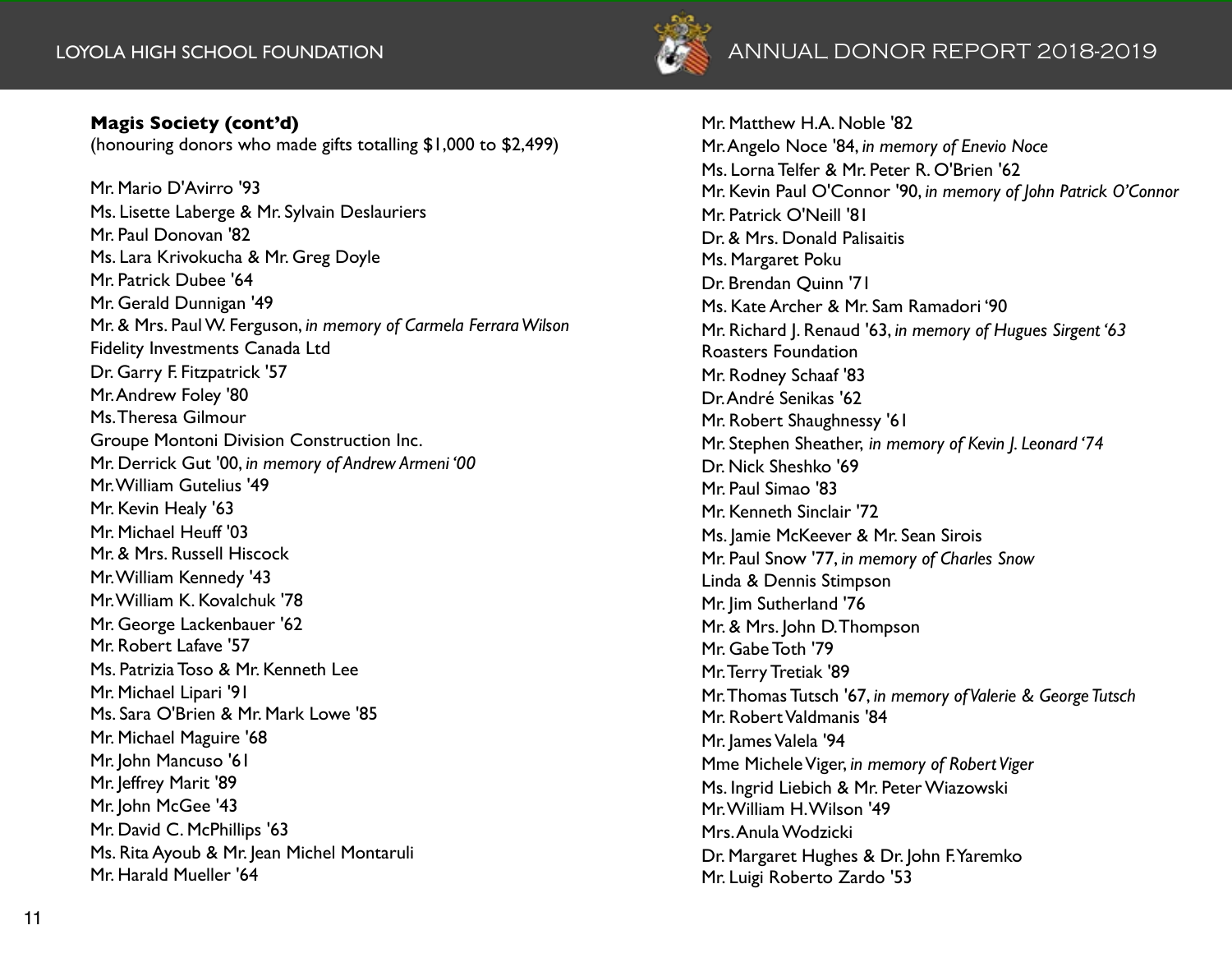

### **Warriors' League**

(honouring donors who made gifts totalling \$500 to \$999)

Anonymous Ms. Gianna Antonecchia Dr. William Beauregard '50 Mr. Peter Bishop '77 Mr. Jean-Pierre Blais '78 Mr. & Mrs. Fernando Borja Mr. Randy Burns '86 Mr. Brian P. Casey '56 Mr. David W. Costello '78 Judge Michael Cowell '56 Ms. Alana Bourque & Mr. Michael Cross Mr. Elie Dagher '00 Ms. Connie Di Iorio Ms. Lisa Dias Mr. Steven DiGregorio '91 Ms. Valerie Cherneski & Mr. Nikola Diksic '93 Mr. Raymond Dionne '53 Mr. Sean Donovan '87 Ms. Heather Dubee, *in memory of Lorne White '93* Mr. Michael Dudgeon '58 Mr. John English '73



Bantam Basketball Champions

Mr. Ramy Fahmy '98 Mr. Sergio Famularo '87 Mr. Jesse Fleming '96 Dr. Michael Froeschl '88 Mr. Marc Gendron '80 Gleener Inc. Mr. Brian Grassby '74 Mr. Michael Greczkowski Mr. Austin Gunning '63 Mr. & Mrs. Richard Gut Mr. John Hamblin '63 Dr. Edward Hayes '63 Mr. George Haynal '63 Mr. Stephen Hendrie '78 Mr. Erik F. Herbermann '64 Mr. Markus Hold '79 Dr. Mark Hudon '78 Mr. Ryan Hurst Mr. Richard Jones '65 Mr. James Kearns '65 Dr. Patrick J. Kenniff '60 Mrs. Ann Kerby, *in memory of Donald C. Savage* Mr. Jamie Kompon Mr. Warren Kotler '80 Ms. Marthe Lacasse Mr. Phillip Lafave '88 Dr. & Mrs. Denis G. Leduc Ms. Maeve Muldowney & Mr. Michael Lee '82 Mr. Robert Lewis '60 Dr. Michael Lovegrove '67 Mr. Paul Mackey '66 Mr. Paul Marion '62 Mr. Patrick Martin '63 David and Candace McConomy Mr. James McMullan '79 Mr. Christopher Mostovac '80 Mr. Peter Mueller '90 Dr. Philippe Nasralla '83 Mr. Kevin Nearing '72

Dr. Nick Newton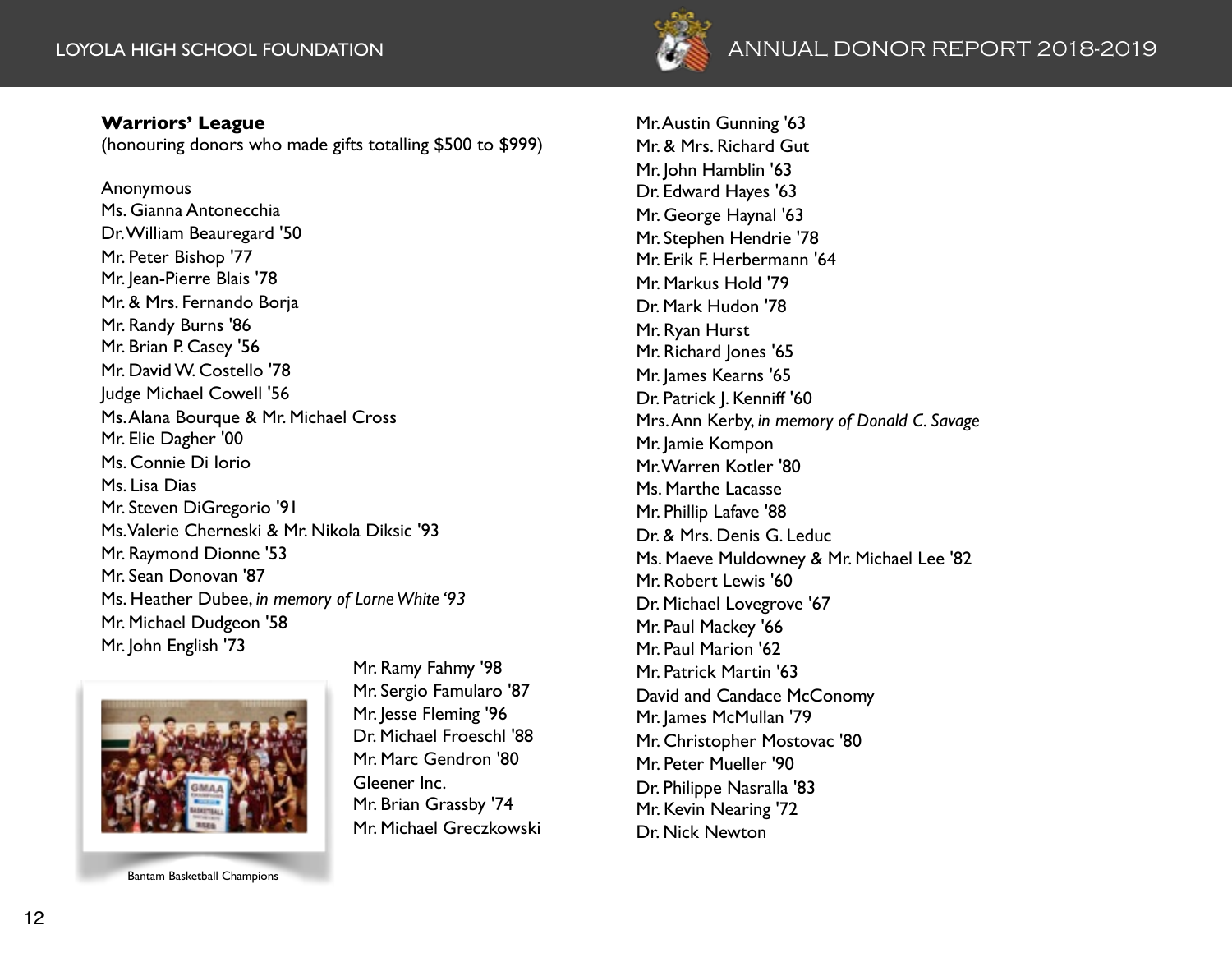

## **Warriors' League (cont'd)**

(honouring donors who made gifts totalling \$500 to \$999)

Ms. Cynthia Coletti & Dr. Carmine Nudo, *in memory of Sean Ryan '01* Ms. Gillian Mann & Mr. Neil Olien Mr. Karl Oman '72 Mr. Charles Oxley '64 Mr. Thomas Park '95, *in memory of George P. Khouri* Richard & Sandra Pawulski Mr. Lorne Pearson '81 Ms. Lauren Percival Mr. Vito Piazza '90 Prof. Michael Plischke '62 Dr. Robert C. Polomeno '58 Mr. Franco Proietti '95 Dr. Peter C. Quelch '61 Mr. Hugh Quinlan '57 RGA Canada Mr. Serge Rivest '79 Ms. Maria Tutino & Mr. Leonardo Rizzuto Mr. & Mrs. Larry Rooney Mr. Michael Rourke '79 Mr. Antonio Ruscitto Alexandra & Alex '00 Salvaggio, *in memory of Andrew Armeni '00* Mr. Luc Samson '81 Mr. Marco Santillo '84 Mr. Juan-Carlos Sarasua Mr. Pietro Satriano '80 Mr. Elias Scarvelis '84 Mr. Nicholas Schnitzer † Mr. Gerald E. Semmelhaack '56



Loyola Entrepreneurship Competition

Mr. Christopher Skotarczyk '08 Mr. Peter A. Sosnkowski '50, *in memory of Fr. Breslin SJ* Mr. Keith Suddaby '75 Mr. Thomas Sullivan '04 Sun Life Financial Mrs. Mary Supino Mr. William P. Sutton '59 Ms. Karen Quinn & Mr. Peter Taylor TD Bank Mr. Derek Tsang '99 Ms. Mona Akkawi & Mr. Michael Turk Mr. Eric Vani '91 Mr. Stanley Vincelli '63 Mr. Charles Willett '57

### **Maroon & White Club**

(honouring donors who made gifts totalling \$250 to \$499)

Anonymous Mr. David Acer '87 Ms. Cheri Adams Ms. Maria DeCicco & Mr. Antonio Barbieri Barclays Capital Canada Inc.

Mr. Luca Barone '04 Mr. Jacques Baruthio Mr. & Mrs. Frank Baylis Mr. David M. Beasley '52 Ms. Annie Beland Mr. Marc Belleville '00, *in memory of Andrew Armeni '00* Mrs. Audrey Berner Mr. Eric Birtles '77 Mr. Mark J. Birtles '70 Hon. Donald Bissonnette '62, *in memory of Eric Maclean SJ '60* Dr. John M. Bissonnette '56 Ms. Isabelle Laliberté & Mr. Paul Bouchard Mr. David J. Boyd '71 Mr. Roman Boyko '54 Fr. Robert Brennan, S.J. Mrs. Diane Caristo Mr. Jeff Carruthers '62 Mr. Enzo Cefis '71 Ms. Allyson Reynolds & Mr. Elvio Cesari Dr. Laurel Chauvin-Kimoff Chubb Insurance Mr. Stephen Clare '84 Mr. Michael Cloghesy '63 Mr. Edward Collins '62 Mr. Neil Conway '62 Dr. Thomas J. Coonan '60 Mr. Claudio Corsetti Ms. Christina Craton Mr. Bruno Cyr Mr. & Mrs. Gary Da Ponte, *in memory of Eric Maclean '60 SJ* Mr. Robert Daley '67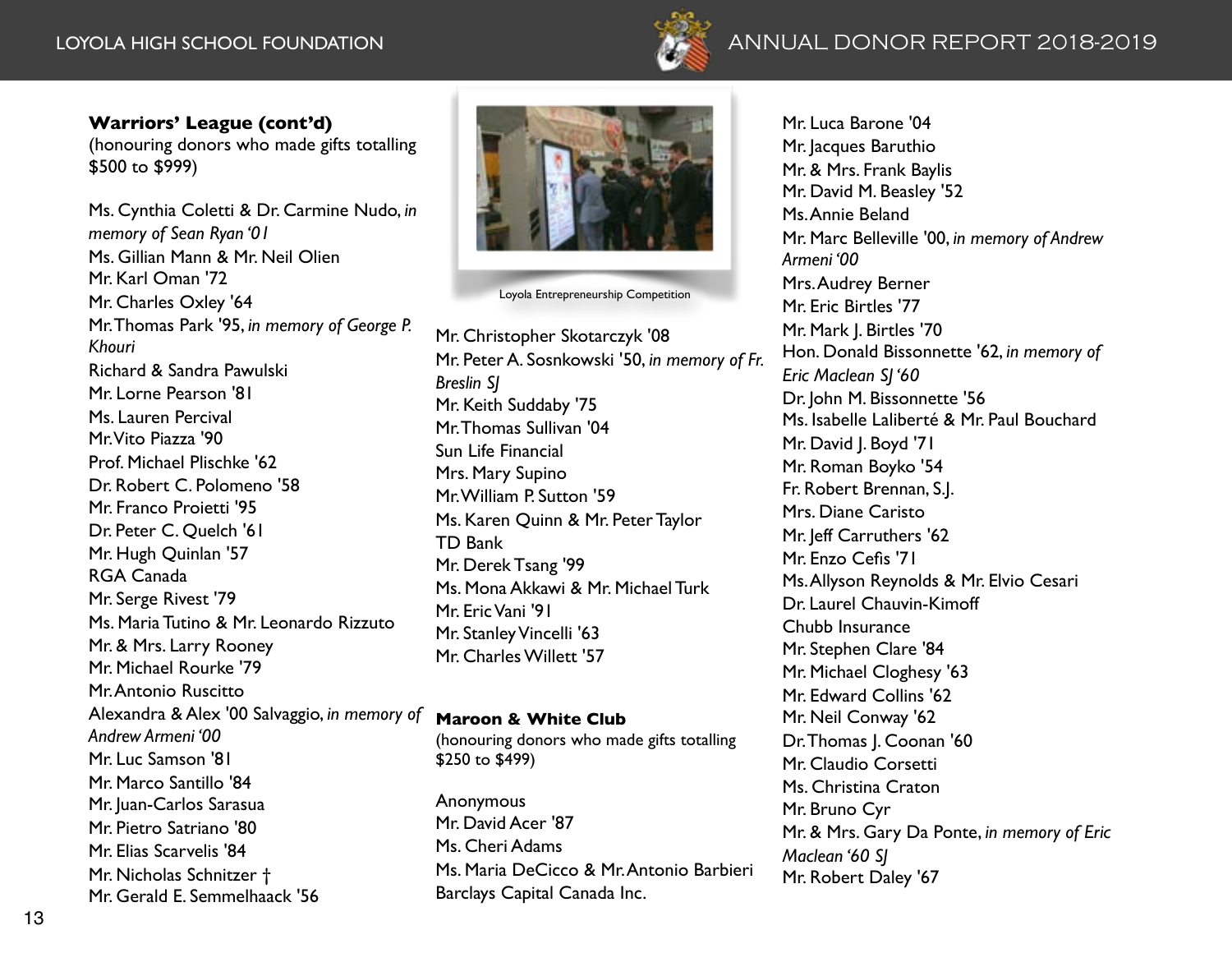

### **Maroon & White Club (cont'd)**

(honouring donors who made gifts totalling \$250 to \$499)

Ms. Sandra Dalziel, *in memory of Kevin J. Leonard '74* D'Angelo Family Mr. Marc David '74, *in memory of Stephen McNamee '74* Mr. Peter Dawson '49 M. Marc de Verteuil Mme Josée Desrosiers Mr. Anthony Di Ioia '86 Ms. Christine Grandjean & Mr. Frank Di Stefano '85 Mr. Mark Diachyshyn '96 Mr. Ted Donnini M. Nicolas Duchesne Mr. Terry Allan Fairholm '72



2018 Talent Night

Ms. Tatiana Vargas & Mr. Christiaan Fehringer Mr. David Ferguson '63 FM Global Foundation Mr. David Fortier '59 Mr. David Fortin '05 Mr. Paul E. Fortin '68, *in memory of Andrew Armeni '00* Mr. Vincent Fulvio Ms. Anne-Marie Boileau & Dr. Raphael Garofalo '90 Mr. Peter Goncalves '89 Mr. & Mrs. Christopher Green Mr. Charles G. Grenier '78 Mr. Stephen Griffin '87 Mr. Michael Groves '88 Mr. Peter Guay '97 Mr. Evan Guyda '87, *in memory of Peter Ferguson '88* Mr. Stefan Haas-Jean '89 Ms. Laura Campanelli & Mr. Michel Hamel Ms. Helena Zilenas & Mr. Peter Haniak Ms. Jana Lanikova & Mr. Reghan Hill Mr. Neil K. Houston '88 Mr. Brian Howard '64 Mr. & Mrs. Stuart Iversen, *in memory of Serge Miloradvitch* Mr. Christopher Javornik '87 Mr. Stefan Juretic '94 Mr. Bruce Kelly '63 Ms. Chantal Laurin & Mr. Glenn Kelly Major Clive F. Ken '63 Mr. John B. Kennedy '77

Ms. Natalia Hrycay & Dr. Taras Konanec '89

Mr. John Kubacki '65 Mr. Robert M. Kuley '65 Mr. Filippo La Verghetta '07 Mr. Frederick Laflamme '63 Dr. Paul T. LaFleche '73, *in memory of Francis Lafleche* Ms. Dominique LeRouzes Mr. Martin Loken '77 Dr. Alan J. Maclean '62 Mr. Paul Maliska '75 Mr. Tom Malone Hon. Gerald McCarthy, Q.C. '46 Mr. Paul A. McGrath '59 Mr. John McGuinness '57 Mr. Terence M. Miller '58 Mr. Daniel Mitchell '89 Kathy & Richard '64 Mullins Mr. Matthew Mumley '89 Ms. Silvia Pedicelli & Mr. Richard Ness Mr. Richard J. Newman '64 Mr. John J. O'Connor '58 Mr. Timothy M. O'Farrell '72, *in memory of Pat O'Farrell* Mr. Phillip Palisaitis '11 Mr. Matthew Parfitt '77 Mr. G. Anthony Parr '53 Ms. Tammy Mio & Mr. Nicola Petrangelo Mr. Robert Piazza '97 Mrs. Kristine Pilch Mr. Andrew Plimer Ms. Wendy Polverari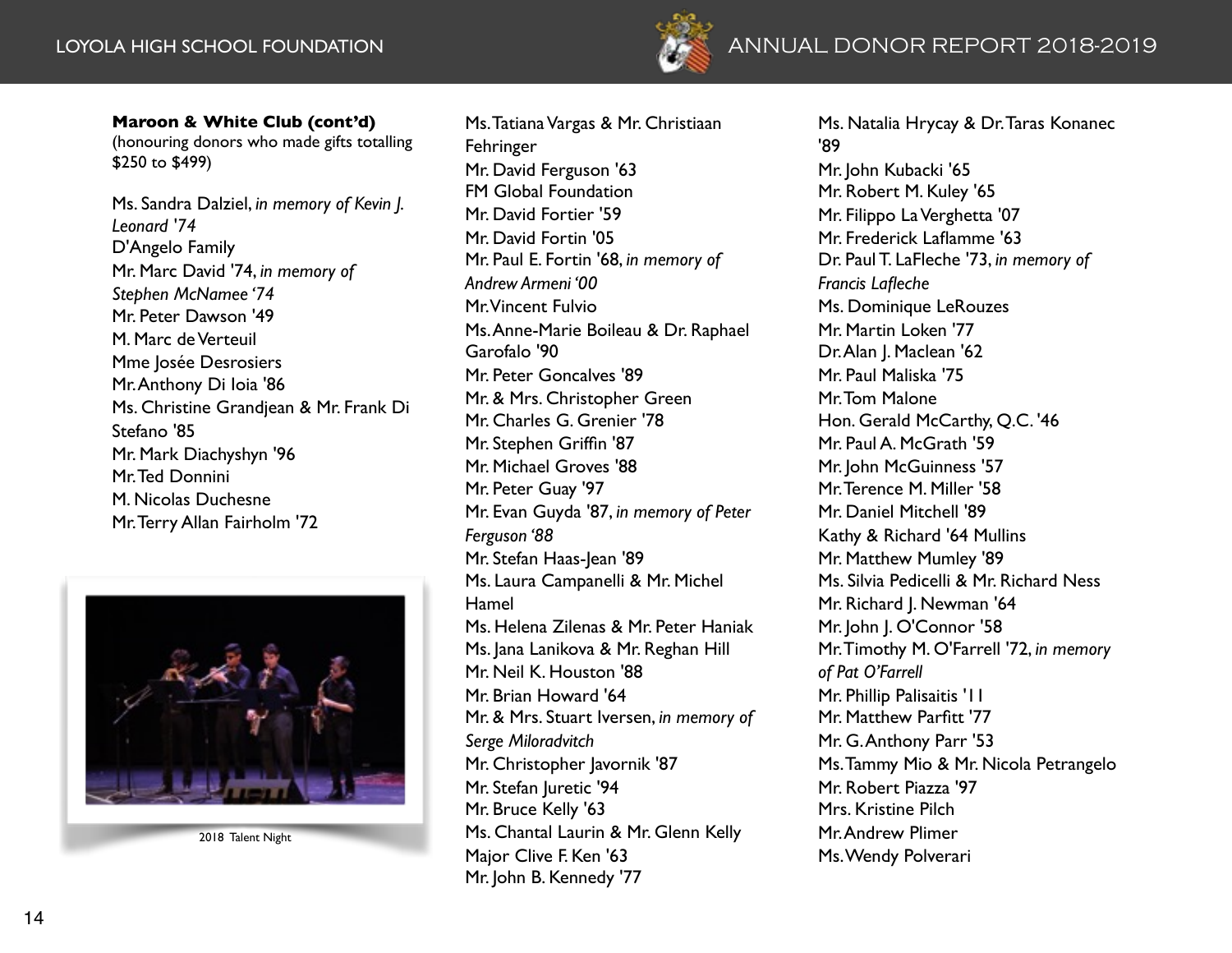

# - TOP 20 -

| <b>TOP 20 CLASSES</b><br>BY TOTAL GIVEN |                          |     |  |
|-----------------------------------------|--------------------------|-----|--|
| Class                                   | Total Given   % of Class |     |  |
| '69                                     | \$101,600                | 11% |  |
| '00                                     | \$55,498                 | 7%  |  |
| 51                                      | \$41,362                 | 33% |  |
| '76                                     | \$32,860                 | 16% |  |
| '65                                     | \$22,567                 | 16% |  |
| '75                                     | \$19,076                 | 13% |  |
| 53'                                     | \$17,830                 | 33% |  |
| "84"                                    | \$16,370                 | 10% |  |
| '59                                     | \$13,130                 | 18% |  |
| 71                                      | \$12,946                 | 11% |  |
| $^{\circ}81$                            | \$11,500                 | 7%  |  |
| '58                                     | \$11,400                 | 26% |  |
| '88                                     | \$10,145                 | 24% |  |
| '53                                     | \$9,850                  | 57% |  |
| 54'                                     | \$9,735                  | 30% |  |
| '52                                     | \$9,268                  | 42% |  |
| '86                                     | \$8,720                  | 6%  |  |
| '72                                     | \$8,570                  | 14% |  |
| 87                                      | \$8,216                  | 11% |  |
| '78                                     | \$7,600                  | 11% |  |

**Maroon & White Club (cont'd)** (honouring donors who made gifts totalling \$250 to \$499)

Ms. Brenda Leigh & Mr. David Powell Mr. Thomas Powell Ms. Sonia Struthers & Mr. John Prendergast '70 Dr. Georges Prevost '63 Mr. Patrick Relton '60 Mr. & Mrs. Thomas W. Rogers Mr. Mark Ruggiero '85 Mr. Patrick J. Ryan '62 Mr. Robert Schnitzer '88 Mr. Mark-Anthony Serri '90 Mr. Kevin Shannon '86 Dr. George Soltys '67 Ms. Francesca Pennino & Mr. Sammy Sutera-Sardo Dr. Robert Sweeney '60 and Family Mr. Carmine Taddeo Mr. Raymond Taras '63 Dr. André Touchburn '82 Dr. & Mrs. Sherman P. Touchburn Mr. Brian Traynor Mr. Yann Trubiano '89 Ms. Caroline Vaast Mr. David Valela '91 Mr. Andre Volpe '57 Mr. David Wayland '61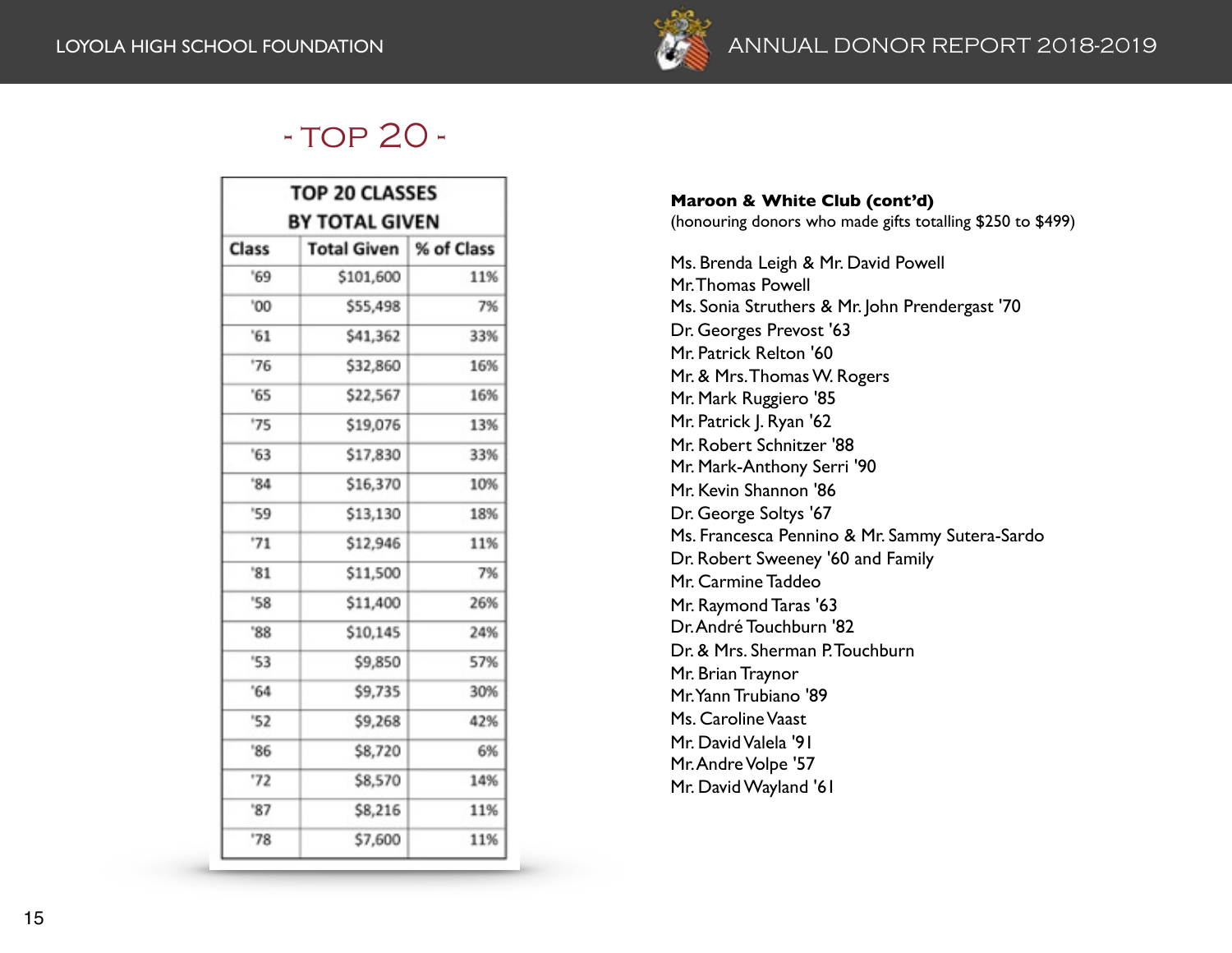

# LOYOLA HIGH SCHOOL FOUNDATION ANNUAL **ANNUAL** DONOR REPORT **DONOR REPORT** 2018-201 **2014-201** 9 **5**

### **1896 Club**

(honouring donors who made gifts totalling \$100 to \$249)

## Anonymous

Ms. Anna Lusterio & Mr. Perry Adler Mr. Kevin Aikman-Carter '11 Mr. & Mrs. Peter Alves Ms. Anna Gentile & Mr. William Alves Ms. Angela Carmosino & Mr. Michael Andrade Mr. & Mrs. Carmine Apa Mr. Fidel Aparicio Mr. Arnaldo Aponte '92 Ms. Victoria Wisniewski & Mr. John Argentino, *in memory of Joe Follano* Mr. Ronald Arsenault '69 Mrs. Ann Ascoli Ms. Mirella Santavicca & Mr. Sherif Atallah Mr. Anthony G. Baena '77 Ms. Karina Greenshields & Mr. Roy Baird



Service Week in Montreal

Mrs. Jennie Baluch Ms. Alicia Ortiz de Zarate Garcia & Mr. Siamak Barin, *in memory of Katy Barin* Mr. Lawrence C. Barrett '59 Mr. Sandy Bartlet Mr. Joseph Bassili '66 Ms. Sandra Anderson & Mr. Eric Bastien Mr. W. Grant Beasley '54 Mr. Gaston N. Beauregard '51, *in memory of Bob Beauregard '56* Ms. Bonnie Roscoe & Dr. Jean-Pierre Bedirian '85 Mr. Mark Bednarczyk '64 Mr. Paul Bertram '62 Ms. Sara Bhola Mr. Timothy Binder '84 Mr. Christian Blaise '63 Mr. & Mrs. James Bobyn Mr. Richard Boire '71 Mr. Daniel L. Bon Mr. Peter Boronkay '79 Mrs. Ann Soden Bouharevich, *in honour of Serge '70 and Yuri '05* Ms. Jenny Bouras Mr. Steven Bowles '99 Mr. Philip Brown '68 Ms. Rose Fong & Mr. George **Brunetti** Mr. Nino Calafiore '63 Ms. Mable Cantisani & Mr. Rodi Callegari Mr. & Mrs. Fred Caluori Mr. Franco Caporicci '88

Ms. Kathryn Lindsay & Mr. Peter Carbray Mr. Robert Carleton Ms. Elisabeth Lungarini & Mr. Felice Caruso Mr. & Mrs. Marco Casella Mr. & Mrs. Michael J. Casey Mr. Anthony Caucci '15, *in memory of Robert Caucci '84* Dr. Brigitte Goulet & Dr. Gabriel Chan Ms. Marianne Toledo & Mr. Eric **Chevrier** Mr. & Mrs. Maurice Chubry Mr. Michael Cleary '70 Mrs. Beate Cloetta Mr. Geoffrey Cochrane '86 Mr. Sean Coleman '08 Ms. Lisa MacKenzie & Mr. Christopher Cook Ms. Maureen Cook Mr. Peter J. Cook '62, *in memory of George Cook '52* Mr. Michael Cookson '92 Ms. Floriana Ianni & Mr. Gino Cordi Mr. David Cottle '52 Mr. Daniel Crowe '71 Ms. Isabel Jordan-Lagos & Mr. Ivano D'Avanzo Ms. Sandra de Andrade Ms. Irene Mosca & Mr. Dino De Luca Mr. Marco De Schryver '09 Mr. Raun De Souza '93 Ms. Joanie Michel & Mr. Gian Piero de Stefani

Mr. Nicholas B. de Takacsy '55 Mr. Wes Deer '88, *in memory of Peter Ferguson '88* Mr. Rejean Denoncourt '89 Ms. Irene Kosik & Mr. David **Desmond** Mr. Joe Di Filippo Ms. Rossana Piccolino & Mr. Fausto Di Giovanni Ms. Rosanna Di Lullo & Mr. Roberto Di Marzio Ms. Kelly Fraser & Mr. George Dill Dr. Marie Yaremko & Mr. Richard Dolan Ms. Theresa Skoda & Mr. Michael Donato '83 Mr. Patrick Donvito '63 Mr. Brian Dorais '84 Mr. & Mrs. James Doyle Mr. William Dube '83 Mr. & Mrs. J. P. Dubois Mr. Jamie Dubois '94 Mr. & Mrs. Donald Duffey Mr. Malley Dunn '63 Mr. & Mrs. Peter Durning Mr. Stephen Edvi '89 Ms. Sabrina El-Chibini Dr. & Mrs. John Elie Mr. Michael Elie '97 Mr. Adam Elliott '92 Mr. John Ennis '68 Mr. Karl Erfle '05 Mr. Shawn Faguy, *in memory of Lorne White '93*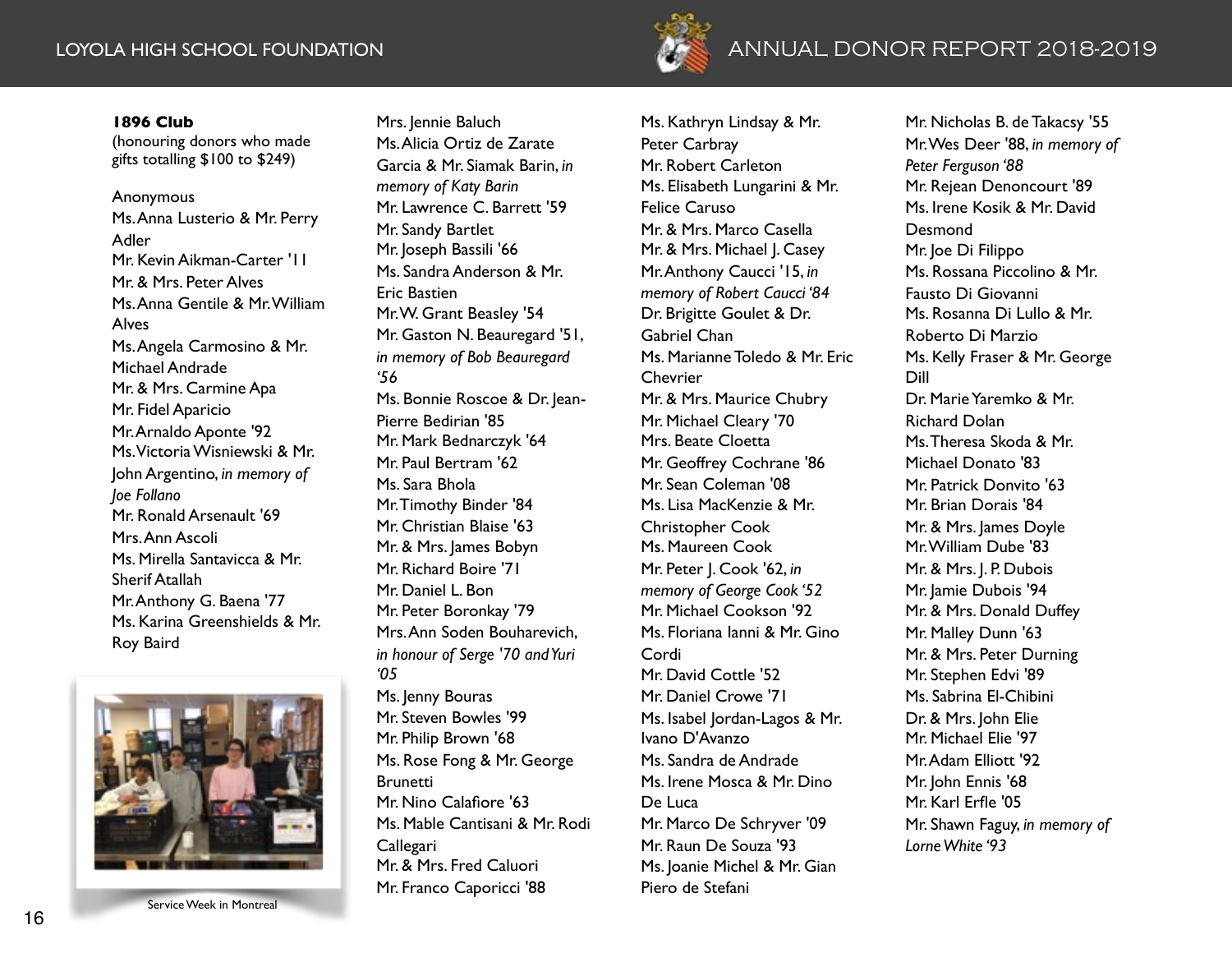# LOYOLA HIGH SCHOOL FOUNDATION **ANNUAL DONOR REPORT** 2018-2019

### **1896 Club (cont'd)**

(honouring donors who made gifts totalling \$100 to \$249)

Mr. Donald Fairholm '74 Ms. Luisa De Grazia & Mr. Christopher Farrell Ms. Lidia Rainone & Mr. Leonardo Favasoli Mrs. Elizabeth Ferrier Mr. Jean-Marie Fontaine '92 Ms. Josephine Battista & Mr. Terry Fontana, *in memory of Cristina Santillo* Mr. Jeffrey Ford '58 Mr. Antonio Fratarcangeli Mr. Robert Fretz '76 Ms. Gabriela Fung Mr. Brian O'Neill Gallery '53 Ms. Brigitte Pion & Mr. Antonino Gerace Mr. Robert Ghantous '73 Ms. Cathy Bruno & Mr. Domenic Giaccari Ms. Domenica Turturici & Mr. Antonino Giammarella Mr. Kevin G. Gilligan '74 Mr. Claudio Girolami '72 Mr. Raymond J. Goyette '49 Mr. Shannon Grover, Sr. '53, *in memory of Martin Grover* Mr. Marcel H. Guay '60 Mrs. Cynthia P. Guilfoyle, *in memory of Herb Guilfoyle* Ms. Nelly Fanous & Mr. Shahir Guindi, *in memory of Samia Fanous & Mitch Guindi*

Dr. Ewa Sidorowicz & Mr. Edgar Guntermann Mr. Peter Haberl '73 Mr. James W. Hamilton Mr. Chris Hannan Mr. Bilal Haque '96 Ms. Jennifer Olders & Mr. Georges Hasrouni Mr. Alain Hebert '68 Mr. Michel Hebert '64 Mr. Ronald J. Hebert '56, *in memory of the Loyola Mothers' Guild of 1952* Mr. Christopher Hein '98, *in memory of Peter Ferguson '88* Ms. Judy Oleszek & Mr. Christopher Henri Mr. & Mrs. Wayne Heuff Mr. Joe Hevesy '61 Mr. Steve Hicknell '88, *in memory of Peter Ferguson '88* Ms. Elizabeth Shamie & Mr. Bruce Hills Mrs. Mary Ellen Holland Mr. Matthew D. Humes '93, *in memory of Lorne White '93* Mr. Joseph Ifergan, *in memory of Ken Casey SJ* Invesco Mr. & Mrs. Peter Jackson Ms. Cheryl Cornacchia & Mr. David Johnston Rev. John M. Kennedy '56 Ms. Chantal Gendron & Mr. Roy Khawam Dr. John Kirby '68

Mr. Gregory Klym '87 Dr. James Kozlowski '74 Mrs. Teri Laberge Mr. & Mrs. Guy L. Lalonde, *in memory of Gina Lorenson* Mr. Nhan Lam Ms. Theodora Katerelos & Mr. Dionysios Lambroulias Mr. Charles Lamfookon '00, *in memory of Andrew Armeni '00* Ms. Marissa Fornarolo & Mr. Thomas H. Lane '82 Mr. Sean Lapalme '98 Dr. Esi Laryea & Dr. Horace Laryea Ms. Mary Chiovitti & Mr. Rocco Lavalle Ms. Wendy Robinson & Mr. Bruce Lawler '80 Shirley & Paul LeBlanc '60 Mr. & Mrs. Thomas F. Lee Dr. Marie Hudson & Mr. Marc-Andre Legault Mr. Louis E. Leprohon '58 Mr. & Mrs. Sam Lerikos Ms. Teresa Rochon & Mr. Eddie **Leschiutta** Mr. & Mrs. Clifford Lincoln, *in memory of Lise Lincoln* Mr. Melvin Lising '95 Mr. Robert Longlade '88, *in memory of Peter Ferguson '88* Mr. Michael Loughman '76, *in memory of Kevin Loughman*

Mr. Louis Luponio '82

Ms. Loriann Daigle & Mr. Robert MacDonald Mr. Kenneth MacKinnon '75 Mr. Jean B. MacLeod '63 Mr. & Mrs. Angus N. MacPhail Mr. James Madigan '79 Ms. Leonilde de Bellis & Mr. Alberino Magi Ms. Silvia Palmerino Torrelli & Mr. Anthony Mancini '90 Ms. Margo Pollock & Mr. John R. Mancini Mr. John Patrick Mancini '05 Ms. Nathalie Racha & Mr. Michael Mancuso Ms. Manuella Piovesan & Mr. Tony Manglaviti Mr. Paul Marchand '65 Mrs. Mary Marilley Mr. Matthew Marilley '84 Mr. John Marilley-Bodner '80 Dr. & Mrs. Stephen Martin Mr. Frank McArdle '47 Mrs. Jean M. McBride Ms. Rosemary Cinelli & Mr. John McCall



17 NDG Food Drive 2018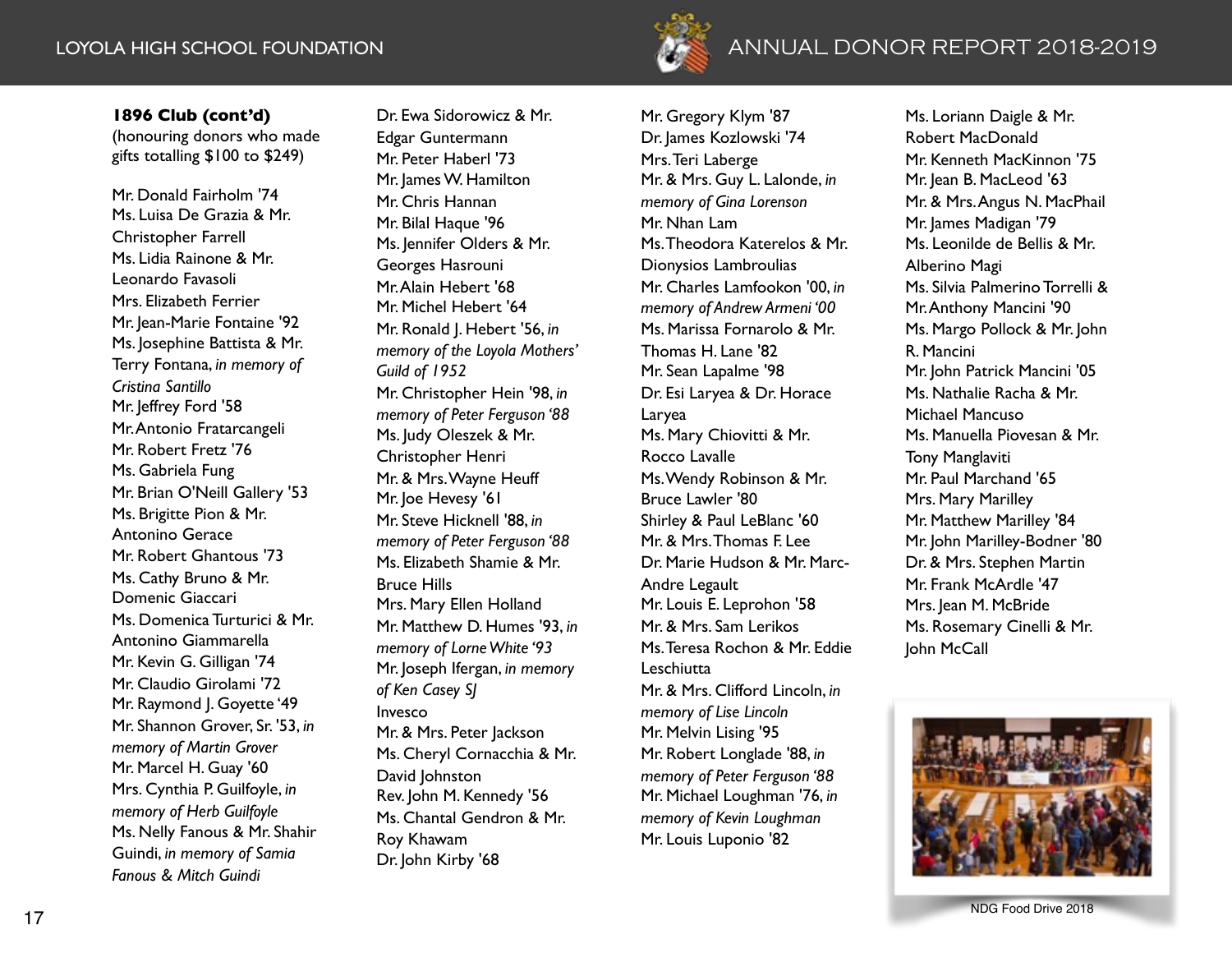

# LOYOLA HIGH SCHOOL FOUNDATION ANNUAL **ANNUAL** DONOR REPORT **DONOR REPORT** 2018-201 **2014-201** 9 **5**

### **1896 Club (cont'd)**

(honouring donors who made gifts totalling \$100 to \$249)

Mr. Gordon McCarthy '52 Mr. Brian McDonough '68, *in honour of Cardinal Mike Czerny SJ '63* Ms. Rita Apa & Mr. James **McElligott** Mr. Aaron McFarlane '01 Mr. Robert McGovern '61 Mrs. Ruth McGrath Mr. Michael McIntyre '97 Mr. Al McKinney '48, *in memory of Jill McKinney* Mr. Frank McLaughlin '49 Mr. David McLean '87 Mr. Timothy McNaughton '73 Mr. Peter McQueen '80, *in memory of Josephine McQueen* Ms. Luba Petrovic & Mr. Ive Mijolovic Mr. Frank Mirarchi Ms. Natalie Mitchell



2019 Bantam Hockey

Dr. Henry F. Mizgala '49 Ms. Catherine Jacobs & Mr. Dean Montour Mr. Jacek D. Morawski '73 Ms. Magali Giordanengo & Mr. Francisco Moreno Ms. Gaetana Forgione & Mr. Felice Moriello Mr. Gary Morrison '69 Ms. Beverly Wong & Mr. Patrick Neeson Ms. Joanna Morello & Mr. Mark Neiss Mr. Richard J. Neville '64 Mr. & Mrs. Christopher H. Noble Mr. Mark Noble '89, *in honour of Rob Brennan SJ* Sheilah & Paul Noble '54 Mr. Ivo Notargiacomo '89, *in memory of Peter Ferguson '88* Ms. Dina Garreffa & Mr. Salvatore Novello Mr. James O'Connor '41 Mr. Robert L. O'Donnell '53 Mr. Brian F. O'Neill '45 Mr. Darcy O'Neill '76 Dr. Richard Orawiec '67 Ms. Sheila O'Reilly Mr. & Mrs. Donald Osborne Mr. James J. O'Shaughnessy '46 Mr. Paul E. Owens '68 Ms. Gurdeep Bedi & Mr. Charaniit Padda Mr. & Mrs. Ken Paek Mr. Gordon Panneton '43 Ms. Jo-Ann Harding & Mr. Bill

Papadimitriou Mr. & Mrs. D.H. Park Ms. Christina Mitchell & Mr. Paul Paterno Ms. Anna Tselembas & Mr. Peter Patsilivas Mr. Louis Pelletier '88 Ms. Kimberly Perra Ms. Athanasia Tsiabardas & Mr. George Petrakos Mr. & Mrs. Bohdan Piech Mr. Edmund Piro '99 Ms. Lucia D'Adamo & Mr. Donato Pirro Ms. Giorgina Ciavarella & Mr. Peter Plescia Dr. William Polan '66 Mr. John Prendergast '52 Mr. Kevin Quinn '73 Ms. Rita de Luca & Mr. Domenico Racanelli Judy & Robert Rafuse, *in memory of Lorne White '93* Mr. Gary Rankin '66 Mr. & Mrs. Antun Redensek Ms. Kelly Ann Morel & Mr. John Regan Ms. Maria Vincelli & Mr. Paul Renzoni Mr. J. Kevin Reynolds '44 Mr. Scott Riendeau '01 Mr. Paul Risacher '68 Mr. Michael Robertson '66 Mr. Philip Rogers '67 Ms. Vera Merandi & Mr. Frank Romeo Dr. Carlo L. Rondina '72

Mr. Roberto Rondina '88, *in memory of Peter Ferguson '88* Ms. Cathy Buffone & Mr. Antonio Rossi Mr. Thomas Rotherham '88, *in memory of Peter Ferguson '88* Ms. Tina Venuta & Mr. John Roumeliotis Mr. James Rowen '51, *in memory of Jean and James Rowen* Ms. Heidi Small & Mr. Ian Ruckenstein Ms. Sandra Bellini & Mr. Frank Russo Dr. & Mrs. Filippo Sabetti Mr. Kevin Sanderson '83 Ms. Bridget Bagshaw & Mr. Karl Santaguida Mr. Paolo Santini Ms. Caroline Parent & Mr. Michel Sauvageau Mrs. Joslyn Schultz Mr. Robert Sciascia '88 Ms. Pina Catania & Mr. Joe Sciortino Mr. Peter Shea '61 Mr. Rick Shousha '76 Mr. Jan Siemienski '84 Mr. Brian J. Slattery '59 Ms. Karen Geiring & Mr. Nektario Smeros Ms. Lenore Fletcher & Mr. Rodney Smith Sue & Ron '62 Smith Ms. Sharon Smith Mr. Adam Sommer '03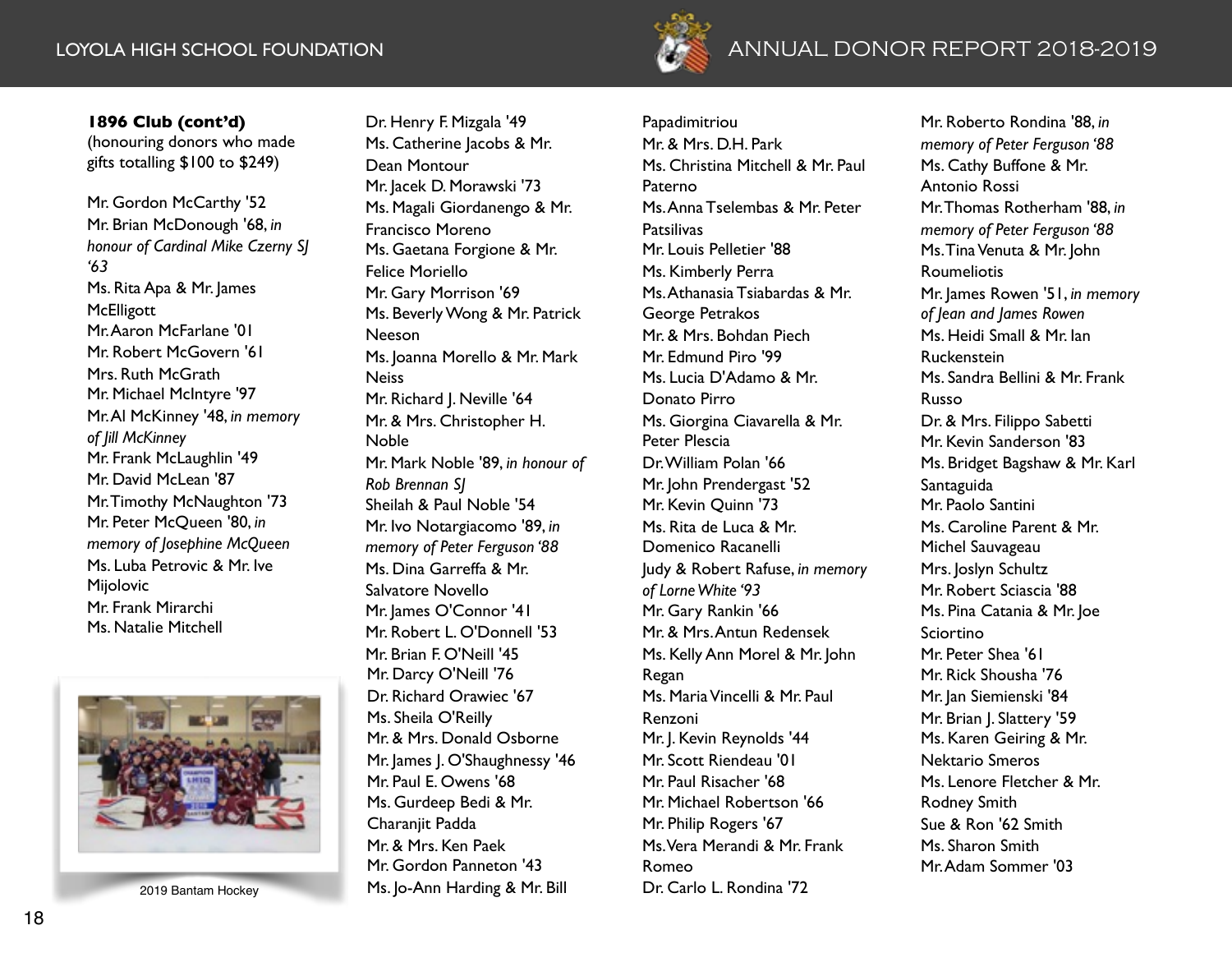

### **1896 Club (cont'd)**

(honouring donors who made gifts totalling \$100 to \$249)

Ms. Rose Sondola Mr. Arunas Staskevicius '67 Mr. & Mrs. Daniel Stechysin, *in memory of Anna Sydorchuk* Mr. & Mrs. Stanley F. Stefan Ms. Brenda Sawyer & Mr. Jacek Stomal Ms. Joanna Papavasilopoulos & Mr. Rudy Stornello Mr. Michael Street '62 Ms. Elizabeth Sukhdeo Mr. Frank Sullivan '87 Ms. Melodie Sullivan Sutton Family Dr. & Mrs. Peter L. Szego Mr. David Tagliamonti '11 Mrs. Elizabeth Therrien Scanlan Mr. Kevin Thiruchelvam Mr. Bob Thomas '85 Ms. Andrea Witwicki & Mr. Bruce Thomas

Mr. & Mrs. Bruce Thomassin, *in memory of John Little '53* Mr. Ian D. Thomson '66 Mr. William Tretiak '85 Mr. Michael Trocchia '09 Mr. Dante Trunzo '09 Mr. & Mrs. Henry Tsang Mr. Mark Uchwat '65 Ms. Eva Papamoniodis & Mr. Anastasios Validakis Ms. Maureen Brown & Mr. Alain Vandecruys Mr. Anthony Van Leeuwen '64 Ms. Delfina Veiga Mr. Davide Vincelli '92 Dr. Douglas J. Vincelli '69 Ms. Carmelina Bozzo & Mr. Joe Vincelli Mr. Derek Walsh '69 Mr. Patrick Walsh '77 Dr. Michael Watkins '73 Mr. & Mrs. Hugh Whalen Mr. Donald Whelan '53, *in memory of John Little '53* Ms. Stephanie White

Mr. Robert Wilkins '64, *in memory of Lt. John Fox Wilkins* Mr. and Mrs. D. Wilkinson Mr. Ian E. Williams '55 Mr. Colin Wright '77 Dr. John Earl Wynands '46 Mr. Brian M. Wynn '63 Mr. & Mrs. Robert J. Yee Mr. Cabot Yu '91 Ms. Mary Zaccardo Mr. Charles Zane '01 Ms. Antonietta D'Alesio & Mr. Vladimir Ziabrov

### **Kairos Circle**

(honouring donors who made gifts totalling up to \$99)

Anonymous Rev. Leonard Altilia, S.J. Mr. Jeremy Ball '09 Ms. Lina Andreoli & Mr. John Ball



Student Christmas Concert



Science Lab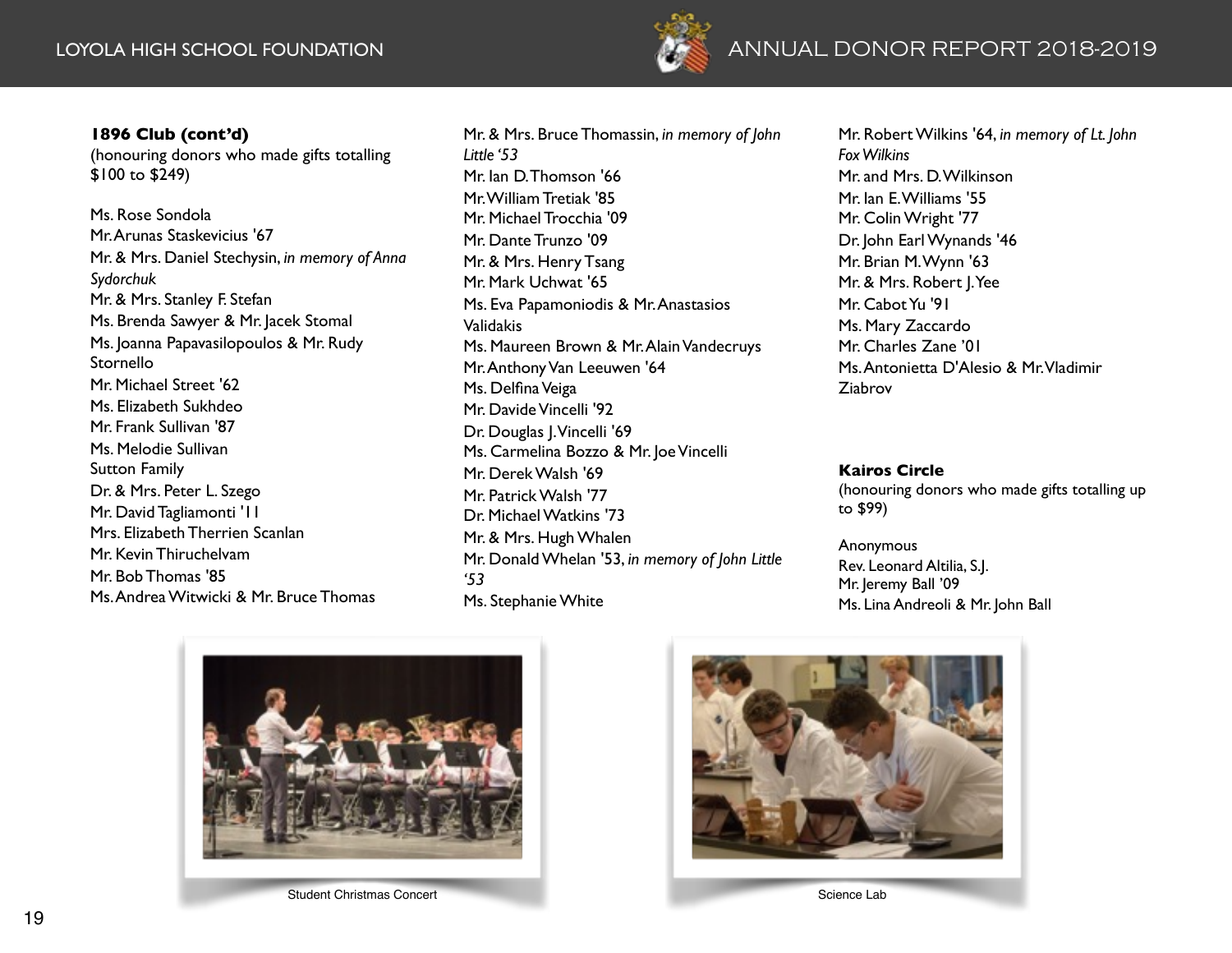

# LOYOLA HIGH SCHOOL FOUNDATION AND REPORT 2018-2019

### **Kairos Circle**

(honouring donors who made gifts totalling up to \$99)

Ms. Deborah Bicknell Ms. Cecile Del Pio & Mr. Dennis Bjolverud, *in memory of Ryan Bjolverud* Ms. Maurizia Testa & Mr. Tom Bonta Ms. Katherine Bosina Mr. David Bowie '74 Ms. Sonya Turner & Mr. Sean Boyle '80 Mr. Charles L. Braive '66 Mr. Matthew Brown '93 Mr. Kelly Burke Mr. P. Daniel Burns '65, *in memory of James Allan Burns* Ms. Monica Callon Mr. & Mrs. Serge Campanelli, *in memory of Terry Broden '85* Mr. Ronald Cappelli '52 Mr. Jonathan Cioffi '13 Mr. Kirk Coleman '88, *in memory of Peter Ferguson '88* Mr. Brian Cooney '60 Mr. & Mrs. Stephen Coull Mr. & Mrs. Claude Daccord Mr. John Daley '50 Ms. Marisa Persechino & Mr. Frank D'Altilia Ms. Maria Capozi & Mr. Roger Daoud Mr. Glenn Davis '73 Mr. Alexandre de Chazal '88, *in memory of Peter Ferguson '88* Mr. Daniele Degano Mr. Drew Desai '98 Mr. Christian Deslauriers '13

Mr. & Mrs. Joseph Di Ioia Ms. Linda Del Paggio & Mr. Domenico Diaco Mr. Joseph D'Intino '05, *in memory of Louis Di Giacomo* Mr. Andrew Dixon '10 Mr. Lee Dixon '93 Ms. Christina Starfas & Mr. Simon Drouin Ms. Monica Gan & Mr. Darren Ducharme Mr. Andre Durso '53 Mrs. Caroline Emblem, *in memory of Norman, Gordon & John Emblem* Ms. Blythe Reynolds & Mr. Glynne Ennis Mr. Philip Enros '67 Ms. Anna Mossa & Mr. Vic Epifani Mrs. Lucy Fazio Mr. & Mrs. Al Fitzgerald Mr. Scott Fraser '74 Ms. Victoria D'Elia & Mr. Phillip **Gattola** Ms. Lina Di Lucia & Mr. Tony Gentile Mrs. Ines Gil Alvarez, *in honour of Sebastian Serrao* Ms. Wendy Falconer & Mr. Terry Gilmore Mr. & Mrs. Ralph Giunta Mr. John Goettisheim '88, *in memory of Peter Ferguson '88* Mr. & Mrs. Norman Hannan Mr. Michael Howlett '49 Ms. Marie Di Buono & Mr. Carmine Iovino Mr. Terrel Joseph '01 Mr. Kevin Kane '65 Mr. Michael G. Kelly '57 Mr. Andrew Kokus '74

Mr. David Malatesta '97 Mr. Kelso Mallette '06 Mr. Rory Mallette '10 Ms. Lily Kieliszczyk & Mr. Domenic Mancini Fr. Gerald Mathieu, S.J. '52 Mr. Brian McCran '60 Mr. Len McDougall Mr. Donald McGirr '75 Mrs. Margaret Meagher Ms. Marlene Menzies Ms. Claudia Simpson & Mr. Clinton **Mercier** Mrs. Ana Mocnaj, *in memory of Ratimir Mocnaj* Mr. Suman Mukerji '73 Ms. Jo Ann Munro Ms. Vasiliki Dimitrakoulakos & Mr. Steven Muratori Mr. Peter Nugent '66, *in memory of Jacqueline & Pete Nugent* Mr. & Mrs. Terence O'Brien Mrs. Irene Paley Ms. Pota Hatzis & Mr. Panagiotis Pantazopoulos Ms. Rosalba Nudo & Mr. Mimmo Pasqua Mr. John Pasquini Ms. Gabriela Simonka & Mr. Joe Pasztor Mr. A. Gerard M. Patton '47 Mr. Jonathan Pendenza '09 Ms. Silvana Perna Mr. Leonard Phipps '88, *in memory of Peter Ferguson '88* Ms. Giuliana Cefaloni & Mr. Peter Pomponio Ms. Pina Pinizzotto & Mr. Alfonso Randisi

Mr. David Rannie '58 Mr. Richard I. Riendeau, O.C. '50 Mr. Leonard Sabetti '02 Ms. Rosemary Statkus & Mr. Ronald Samo Mr. Wesley Sanders Ms. Carina Di Marco & Mr. Felice Santaguida Mr. Michael Santillo '07 Mrs. Caroline Schenke Ms. Catherine Caza & Mr. Michael Soles Mr. & Mrs. Andrew Sommer Ms. Erin Bas & Mr. David Southmayd Mr. & Mrs. James Stack Mr. Evan Steeves '06 Ms. Cheryl Roscoe & Mr. James **Stevens** Ms. Kate Brazeau & Mr. Stephen Takacsy '75 Mr. Peter Tetro '58 Ms. Bonnie Iacono & Mr. Erasmo Tiseo Ms. Diane Laramee & Mr. Michael Trudeau '80 Ms. Bessy Babalis & Mr. Dimitri Tsatas Ms. Angela Pietracupa & Mr. Joseph Tutino Mr. Brendan Walsh '88, *in memory of Peter Ferguson '88* Ms. Natalie Sears & Mr. Gerry Wnek '80 Mr. Christopher Yeramian '06 Mr. Albert Zoltowski '70, *in memory of Brian Massie SJ* Ms. Maria Cecilia Grava & Mr. John Zucchi Mr. Victor Zwetkow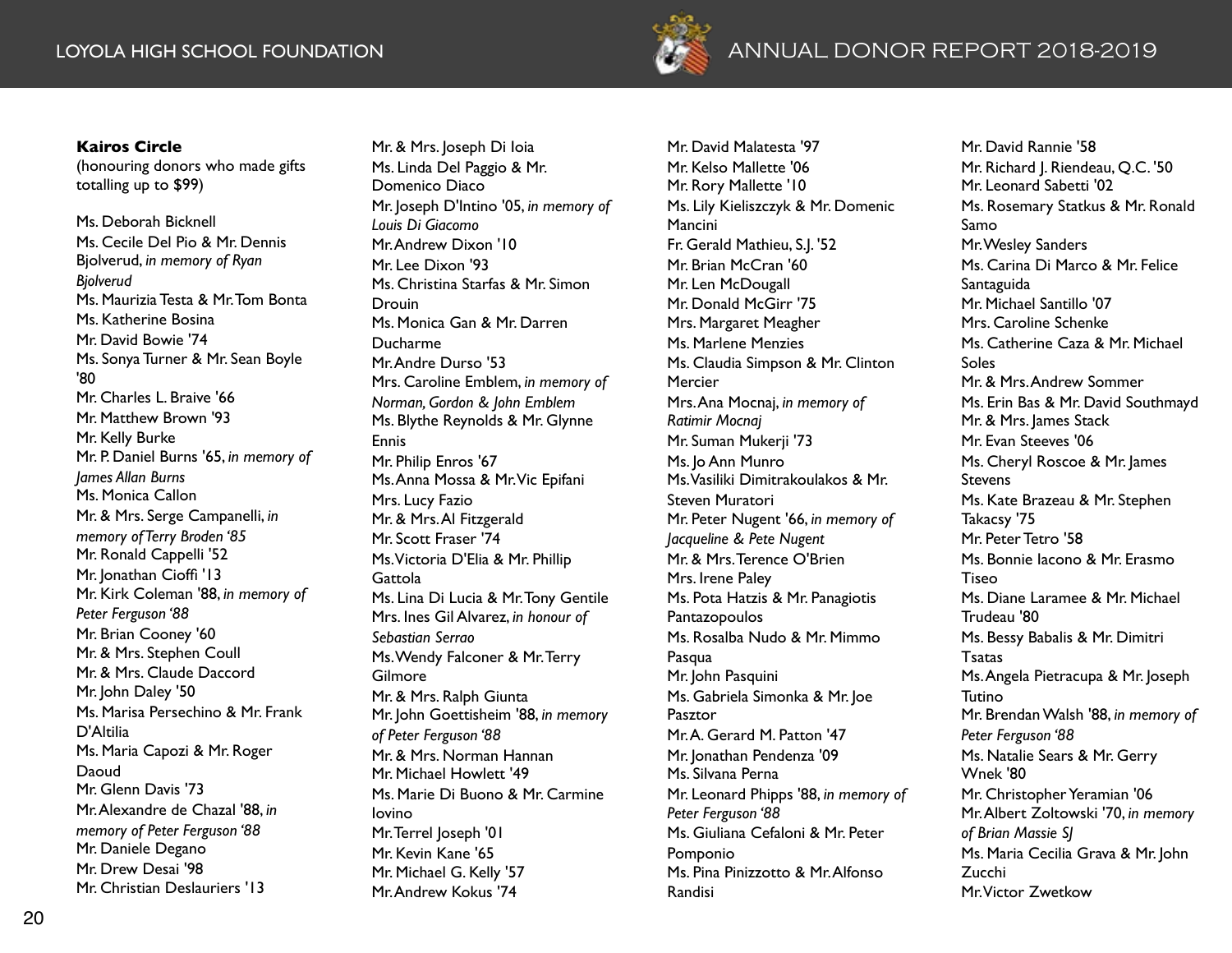

# The Loyola Community At Work

Loyola High School is fortunate to be able to rely on an extensive network of talented and enthusiastic volunteers and donors who play a supportive and leadership role in furthering the school's mission.

# SCHOOL GROUPS

Our deepest gratitude to the school groups who hosted events throughout the 2018-19 school year, providing alumni, parents and friends with opportunities to come together, while raising a combined total of \$100,000+ for different programs.



Alumni Smoked Meat, Oysters & Beer Bash October 2018



Parents' Association Dance October 2018



Mothers' Guild Wine & Cheese December 2018



Ed Meagher Sports Tournament January 2019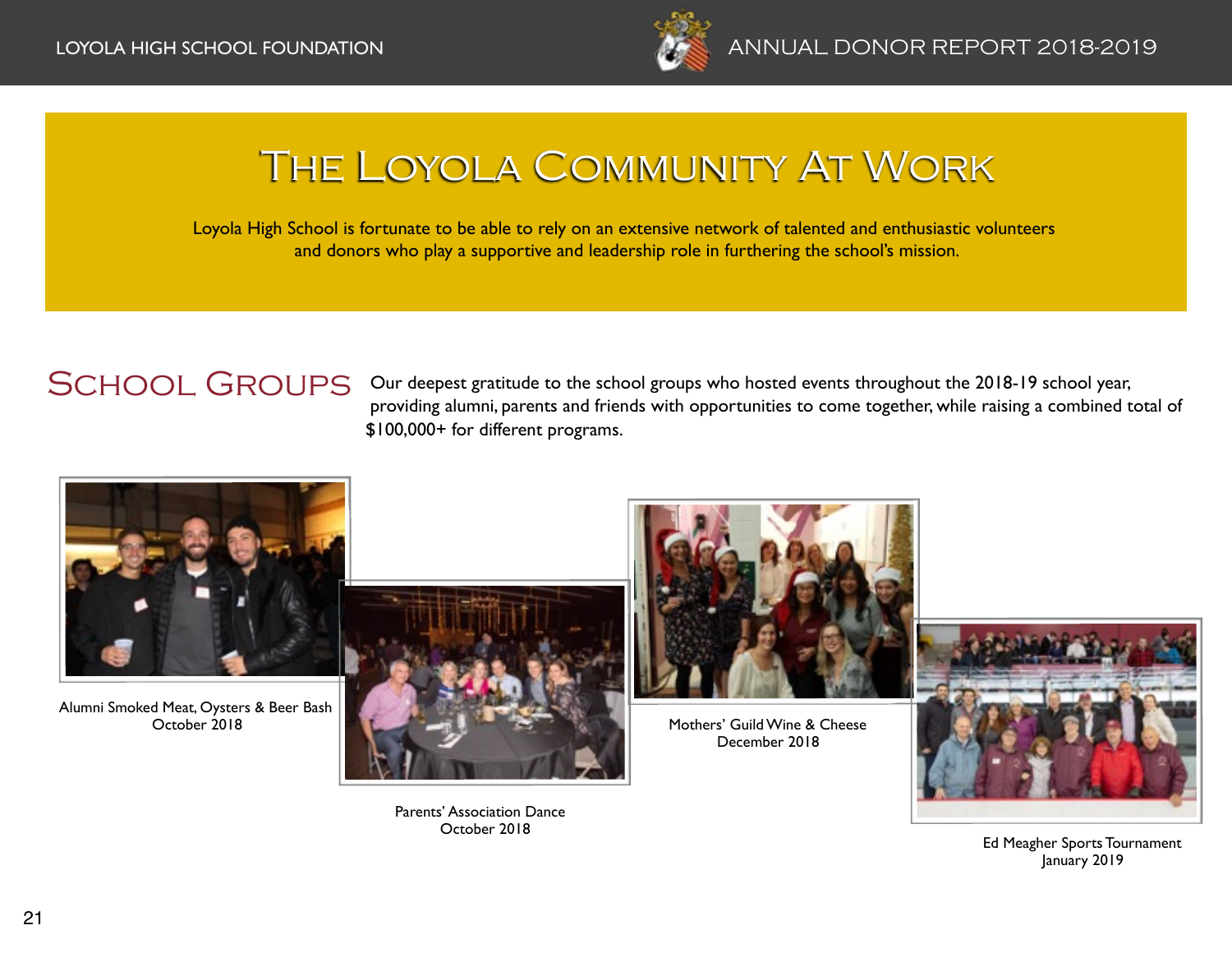

# Special Events

The Development Office had a productive 2018-19 school year with three successful fundraisers! Thank you to those who purchased and peddled hockey raffle tickets, or visited the Loyola store in person or online. And a very special thank you to the sponsors and golfers for their extraordinary support of our 20<sup>th</sup> annual tournament!



# **10th Annual Hockey Raffle**

**Grand Prize:** *Canadiens* Season Tickets **Number sold:** 5,050 tickets **Net raised:** \$79,400

> Congratulations to the 2018 winner: Karen Donnelly Zimanyi (past parent)

# **Loyola Store**

In its  $6<sup>th</sup>$  year of operation, the school store generated \$120,500 in gross sales which resulted in a net contribution of \$40,000 to the financial aid program.